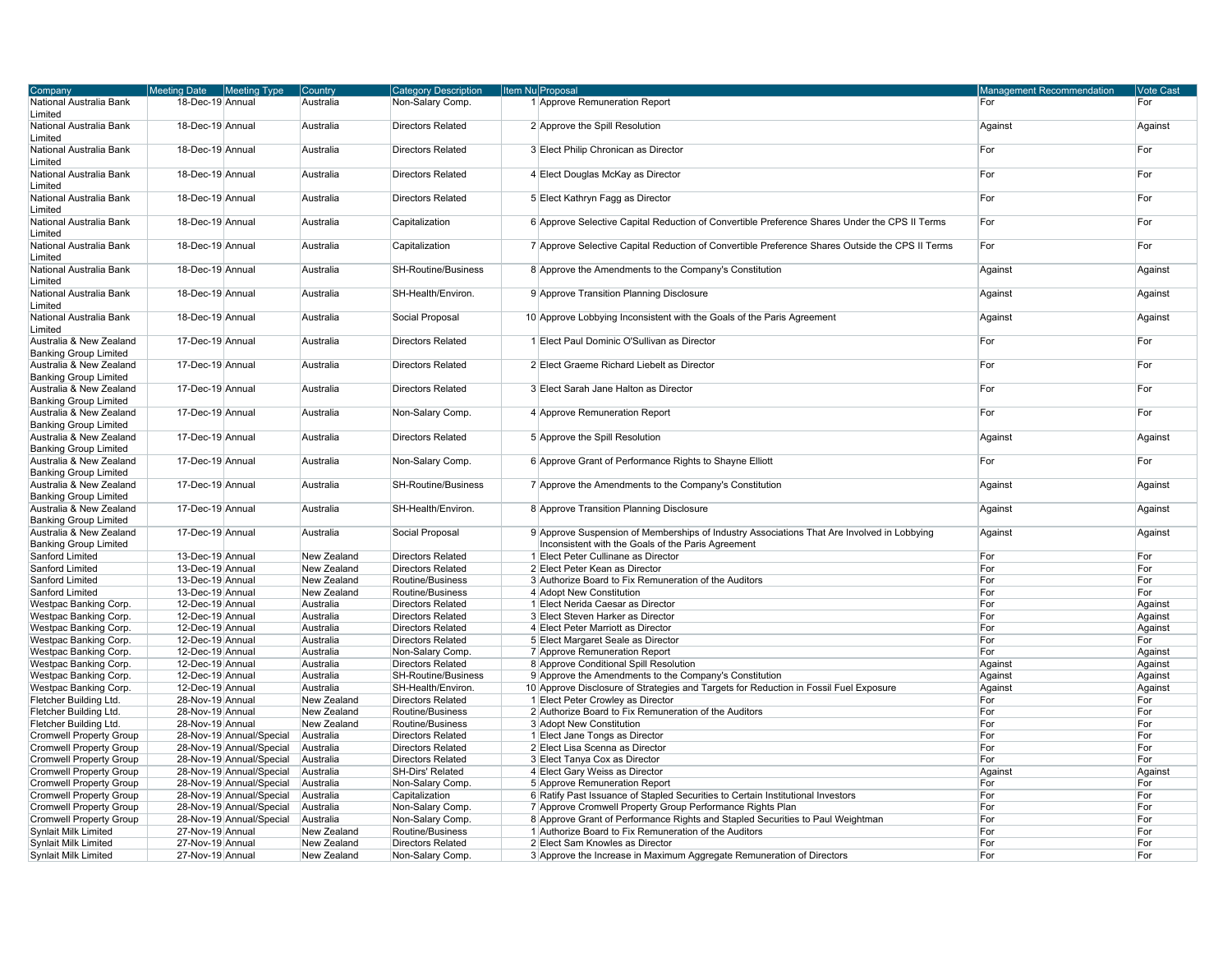| <b>Synlait Milk Limited</b>                    | 27-Nov-19 Annual |                          | New Zealand | Routine/Business         | 4 Adopt New Constitution                                                                                               | For     | For     |
|------------------------------------------------|------------------|--------------------------|-------------|--------------------------|------------------------------------------------------------------------------------------------------------------------|---------|---------|
| Abano Healthcare Group<br>Limited              | 25-Nov-19 Annual |                          | New Zealand | Routine/Business         | 1 Authorize Board to Fix Remuneration of the Auditors                                                                  | For     | For     |
| Abano Healthcare Group<br>Limited              | 25-Nov-19 Annual |                          | New Zealand | <b>Directors Related</b> | 2 Elect Mike Allen as Director                                                                                         | For     | For     |
| Abano Healthcare Group<br>Limited              | 25-Nov-19 Annual |                          | New Zealand | Routine/Business         | 3 Adopt New Constitution                                                                                               | For     | For     |
| <b>Aventus Group</b>                           | 25-Nov-19 Annual |                          | Australia   | <b>Directors Related</b> | 1 Elect Bruce Carter as Director                                                                                       | For     | For     |
| <b>Aventus Group</b>                           | 25-Nov-19 Annual |                          | Australia   | Non-Salary Comp.         | 2 Approve Remuneration Report                                                                                          | For     | For     |
| <b>Aventus Group</b>                           | 25-Nov-19 Annual |                          | Australia   | Non-Salary Comp.         | 3 Approve Issuance of Restricted Stapled Securities to Darren Holland                                                  | For     | For     |
| <b>Aventus Group</b>                           | 25-Nov-19 Annual |                          | Australia   | Capitalization           | 4 Ratify Past Issuance of Stapled Securities to Existing Institutional, Sophisticated and Strategic<br>Securityholders | For     | For     |
| Kathmandu Holdings<br>Limited                  | 22-Nov-19 Annual |                          | New Zealand | <b>Directors Related</b> | 1 Elect Xavier Simonet as Director                                                                                     | For     | For     |
| Kathmandu Holdings<br>Limited                  | 22-Nov-19 Annual |                          | New Zealand | <b>Directors Related</b> | 2 Elect Andrea Martens as Director                                                                                     | For     | For     |
| Kathmandu Holdings<br>Limited                  | 22-Nov-19 Annual |                          | New Zealand | Routine/Business         | 3 Authorize Board to Fix Remuneration of the Auditors                                                                  | For     | For     |
| Arena REIT                                     |                  | 22-Nov-19 Annual/Special | Australia   | Non-Salary Comp.         | 1 Approve Remuneration Report                                                                                          | For     | For     |
| Arena REIT                                     |                  | 22-Nov-19 Annual/Special | Australia   | <b>Directors Related</b> | 2 Elect Rosemary Hartnett as Director                                                                                  | For     | For     |
| Arena REIT                                     |                  | 22-Nov-19 Annual/Special | Australia   | <b>Directors Related</b> | 3 Elect Simon Parsons as Director                                                                                      | For     | For     |
| Arena REIT                                     |                  | 22-Nov-19 Annual/Special | Australia   | Capitalization           | 4 Ratify Past Issuance of Securities to Existing and New Institutional Investors                                       | For     | For     |
| Arena REIT                                     |                  | 22-Nov-19 Annual/Special | Australia   | Non-Salary Comp.         | 5 Approve Grant of Deferred STI Rights to Rob de Vos                                                                   | For     | For     |
| Arena REIT                                     |                  | 22-Nov-19 Annual/Special | Australia   | Non-Salary Comp.         | 6 Approve Grant LTI Performance Rights to Rob de Vos                                                                   | For     | For     |
| Arena REIT                                     |                  | 22-Nov-19 Annual/Special | Australia   | Non-Salary Comp.         | 7 Approve Grant of Deferred STI Rights to Gareth Winter                                                                | For     | For     |
| Arena REIT                                     |                  | 22-Nov-19 Annual/Special | Australia   | Non-Salary Comp.         | 8 Approve Grant of LTI Performance Rights to Gareth Winter                                                             | For     | For     |
| <b>Precinct Properties New</b><br>Zealand Ltd. | 20-Nov-19 Annual |                          | New Zealand | <b>Directors Related</b> | 1 Elect Anne Urlwin as Director                                                                                        | For     | For     |
| Precinct Properties New<br>Zealand Ltd.        | 20-Nov-19 Annual |                          | New Zealand | Routine/Business         | 2 Authorize Board to Fix Remuneration of the Auditors                                                                  | For     | For     |
| <b>Precinct Properties New</b><br>Zealand Ltd. | 20-Nov-19 Annual |                          | New Zealand | Routine/Business         | 3 Adopt New Constitution                                                                                               | For     | For     |
| Goodman Group                                  | 20-Nov-19 Annual |                          | Australia   | Routine/Business         | 1 Appoint KPMG as Auditors of Goodman Logistics (HK) Limited and Authorize the Board to Fix Their<br>Remuneration      | For     | For     |
| Goodman Group                                  | 20-Nov-19 Annual |                          | Australia   | <b>Directors Related</b> | 2 Elect Phillip Pryke as Director                                                                                      | For     | Against |
| Goodman Group                                  | 20-Nov-19 Annual |                          | Australia   | <b>Directors Related</b> | 3 Elect Anthony Rozic as Director                                                                                      | For     | For     |
| Goodman Group                                  | 20-Nov-19 Annual |                          | Australia   | <b>Directors Related</b> | 4 Elect Chris Green as Director                                                                                        | For     | For     |
| Goodman Group                                  | 20-Nov-19 Annual |                          | Australia   | Non-Salary Comp.         | 5 Approve Remuneration Report                                                                                          | For     | For     |
| Goodman Group                                  | 20-Nov-19 Annual |                          | Australia   | Non-Salary Comp.         | 6 Approve Issuance of Performance Rights to Gregory Goodman                                                            | For     | For     |
| Goodman Group                                  | 20-Nov-19 Annual |                          | Australia   | Non-Salary Comp.         | 7 Approve Issuance of Performance Rights to Danny Peeters                                                              | For     | For     |
| Goodman Group                                  | 20-Nov-19 Annual |                          | Australia   | Non-Salary Comp.         | 8 Approve Issuance of Performance Rights to Anthony Rozic                                                              | For     | For     |
| Goodman Group                                  | 20-Nov-19 Annual |                          | Australia   | <b>Directors Related</b> | 9 Approve the Spill Resolution                                                                                         | Against | Against |
| Lendlease Group                                |                  | 20-Nov-19 Annual/Special | Australia   | <b>Directors Related</b> | 1 Elect David Craig as Director                                                                                        | For     | Against |
| Lendlease Group                                |                  | 20-Nov-19 Annual/Special | Australia   | <b>Directors Related</b> | 2 Elect Nicola Wakefield Evans as Director                                                                             | For     | For     |
| Lendlease Group                                |                  | 20-Nov-19 Annual/Special | Australia   | Non-Salary Comp.         | 3 Approve Remuneration Report                                                                                          | For     | Against |
| Lendlease Group                                |                  | 20-Nov-19 Annual/Special | Australia   | Non-Salary Comp.         | 4 Approve Issuance of Performance Rights to Stephen McCann                                                             | For     | Against |
| Peet Ltd.                                      | 20-Nov-19 Annual |                          | Australia   | <b>Directors Related</b> | 1 Elect Anthony Wayne (Tony) Lennon as Director                                                                        | For     | For     |
| Peet Ltd.                                      | 20-Nov-19 Annual |                          | Australia   | <b>Directors Related</b> | 2 Elect Robert John McKinnon as Director                                                                               | For     | For     |
| Peet Ltd.                                      | 20-Nov-19 Annual |                          | Australia   | Non-Salary Comp.         | 3 Approve Remuneration Report                                                                                          | For     | For     |
| Peet Ltd.                                      | 20-Nov-19 Annual |                          | Australia   | Non-Salary Comp.         | 4 Approve Grant of Performance Rights to Brendan Gore                                                                  | For     | For     |
| Mirvac Group                                   |                  | 19-Nov-19 Annual/Special | Australia   | <b>Directors Related</b> | 1 Elect John Mulcahy as Director                                                                                       | For     | For     |
| Mirvac Group                                   |                  | 19-Nov-19 Annual/Special | Australia   | <b>Directors Related</b> | 2 Elect James M. Millar as Director                                                                                    | For     | For     |
| Mirvac Group                                   |                  | 19-Nov-19 Annual/Special | Australia   | <b>Directors Related</b> | 3 Elect Jane Hewitt as Director                                                                                        | For     | For     |
| Mirvac Group                                   |                  | 19-Nov-19 Annual/Special | Australia   | <b>Directors Related</b> | 4 Elect Peter Nash as Director                                                                                         | For     | For     |
| Mirvac Group                                   |                  | 19-Nov-19 Annual/Special | Australia   | Non-Salary Comp.         | 5 Approve Remuneration Report                                                                                          | For     | For     |
| Mirvac Group                                   |                  | 19-Nov-19 Annual/Special | Australia   | Non-Salary Comp.         | 6 Approve Long-Term Performance Plan                                                                                   | For     | For     |
| Mirvac Group                                   |                  | 19-Nov-19 Annual/Special | Australia   | Non-Salary Comp.         | 7 Approve General Employee Exemption Plan                                                                              | For     | For     |
| Mirvac Group                                   |                  | 19-Nov-19 Annual/Special | Australia   | Non-Salary Comp.         | 8 Approve Participation of Susan Lloyd-Hurwitz in the Long-Term Performance Plan                                       | For     | For     |
| Mirvac Group                                   |                  | 19-Nov-19 Annual/Special | Australia   | Capitalization           | 9 Ratify Past Issuance of Stapled Securities to Institutional, Professional and Other Wholesale Investors              | For     | For     |
| The a2 Milk Company<br>Limited                 | 19-Nov-19 Annual |                          | New Zealand | Routine/Business         | 1 Authorize Board to Fix Remuneration of the Auditors                                                                  | For     | For     |
| The a2 Milk Company<br>Limited                 | 19-Nov-19 Annual |                          | New Zealand | <b>Directors Related</b> | 2 Elect Pip Greenwood as Director                                                                                      | For     | For     |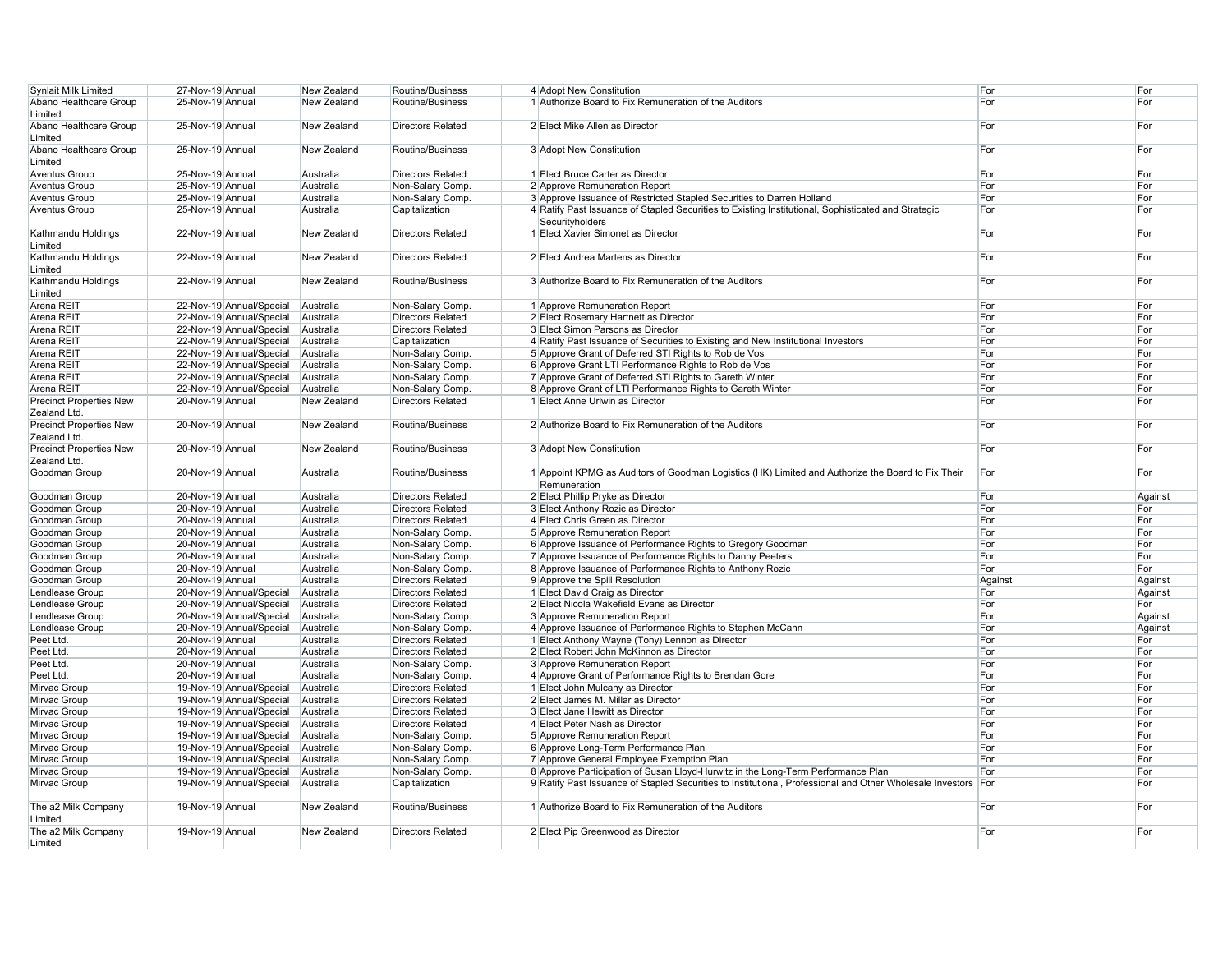| The a2 Milk Company<br>Limited       | 19-Nov-19 Annual  |                          | New Zealand            | Routine/Business         | 3 Adopt New Constitution                                                                                                                                               | For  | For     |
|--------------------------------------|-------------------|--------------------------|------------------------|--------------------------|------------------------------------------------------------------------------------------------------------------------------------------------------------------------|------|---------|
| Australian Unity Office<br>Fund      | 18-Nov-19 Court   |                          | Australia              | Reorg. and Mergers       | 2 Approve Amendments to the Constitution                                                                                                                               | For  | For     |
| Australian Unity Office<br>Fund      | 18-Nov-19 Court   |                          | Australia              | Reorg. and Mergers       | 3 Approve Scheme of Arrangement in Relation to the Proposed Acquisition of Australian Unity Office<br>Fund by CHAB Office Pty Ltd as Trustee for the CHAB Office Trust | For  | For     |
| <b>Vicinity Centres</b>              |                   | 14-Nov-19 Annual/Special | Australia              | Non-Salary Comp.         | 1 Approve Remuneration Report                                                                                                                                          | For  | For     |
| <b>Vicinity Centres</b>              |                   | 14-Nov-19 Annual/Special | Australia              | <b>Directors Related</b> | 2 Elect Trevor Gerber as Director                                                                                                                                      | For  | For     |
| <b>Vicinity Centres</b>              |                   | 14-Nov-19 Annual/Special | Australia              | <b>Directors Related</b> | 3 Elect David Thurin as Director                                                                                                                                       | For  | For     |
| <b>Vicinity Centres</b>              |                   | 14-Nov-19 Annual/Special | Australia              | Non-Salary Comp.         | 4 Approve Grant of Performance Rights to Grant Kelley                                                                                                                  | For  | For     |
|                                      |                   |                          |                        |                          |                                                                                                                                                                        |      | For     |
| <b>GDI Property Group</b><br>Limited |                   | 14-Nov-19 Annual/Special | Australia              | Non-Salary Comp.         | 1 Approve Remuneration Report                                                                                                                                          | None |         |
| <b>GDI Property Group</b><br>Limited |                   | 14-Nov-19 Annual/Special | Australia              | <b>Directors Related</b> | 2 Elect John Tuxworth as Director                                                                                                                                      | For  | For     |
| <b>GDI Property Group</b><br>Limited |                   | 14-Nov-19 Annual/Special | Australia              | Non-Salary Comp.         | 3 Approve Issuance of Performance Rights to Steve Gillard                                                                                                              | For  | For     |
| GTN Ltd.                             | 14-Nov-19 Annual  |                          | Australia              | <b>Directors Related</b> | 1 Elect Corinna Keller as Director                                                                                                                                     | For  | For     |
| GTN Ltd.                             | 14-Nov-19 Annual  |                          | Australia              | Non-Salary Comp.         | 2 Approve Remuneration Report                                                                                                                                          | None | For     |
| GTN Ltd.                             | 14-Nov-19 Annual  |                          | Australia              | Non-Salary Comp.         | 3 Approve Issuance of Options under GTN Long Term Incentive Plan to William Yde                                                                                        | For  | Against |
| Centuria Capital Group               |                   | 14-Nov-19 Annual/Special | Australia              | Non-Salary Comp.         | 2 Approve Remuneration Report                                                                                                                                          | None | For     |
| Centuria Capital Group               |                   | 14-Nov-19 Annual/Special | Australia              | <b>Directors Related</b> | 3 Elect John Slater as Director                                                                                                                                        | For  | Against |
| Centuria Capital Group               |                   | 14-Nov-19 Annual/Special | Australia              | <b>Directors Related</b> | 4 Elect Jason Huljich as Director                                                                                                                                      | For  | For     |
| Centuria Capital Group               |                   | 14-Nov-19 Annual/Special | Australia              | Non-Salary Comp.         | 6 Approve Centuria Capital Group Executive Incentive Plan                                                                                                              | For  | For     |
| Centuria Capital Group               |                   | 14-Nov-19 Annual/Special |                        | Non-Salary Comp.         | 7 Approve Grant of Performance Rights to John McBain and Jason Huljich                                                                                                 | For  | For     |
| Centuria Capital Group               |                   | 14-Nov-19 Annual/Special | Australia<br>Australia | Capitalization           | 8 Ratify Past Issuance of Securities to Institutional Investors                                                                                                        | For  | For     |
|                                      |                   |                          |                        |                          |                                                                                                                                                                        |      |         |
| GTN Ltd.                             | 14-Nov-19 Annual  |                          | Australia              | <b>Directors Related</b> | 1 Elect Corinna Keller as Director                                                                                                                                     | For  | For     |
| GTN Ltd.                             | 14-Nov-19 Annual  |                          | Australia              | Non-Salary Comp.         | 2 Approve Remuneration Report                                                                                                                                          | None | For     |
| GTN Ltd.                             | 14-Nov-19 Annual  |                          | Australia              | Non-Salary Comp.         | 3 Approve Issuance of Options under GTN Long Term Incentive Plan to William Yde                                                                                        | For  | Against |
| <b>Charter Hall Group</b>            |                   | 13-Nov-19 Annual/Special | Australia              | <b>Directors Related</b> | 1 Elect David Clarke as Director                                                                                                                                       | For  | For     |
| <b>Charter Hall Group</b>            |                   | 13-Nov-19 Annual/Special | Australia              | <b>Directors Related</b> | 2 Elect Karen Moses as Director                                                                                                                                        | For  | For     |
| Charter Hall Group                   |                   | 13-Nov-19 Annual/Special | Australia              | <b>Directors Related</b> | 3 Elect Greg Paramor as Director                                                                                                                                       | For  | For     |
| <b>Charter Hall Group</b>            |                   | 13-Nov-19 Annual/Special | Australia              | Non-Salary Comp.         | 4 Approve Remuneration Report                                                                                                                                          | For  | For     |
| Charter Hall Group                   |                   | 13-Nov-19 Annual/Special | Australia              | Non-Salary Comp.         | 5 Approve Issuance of Service Rights to David Harrison                                                                                                                 | For  | For     |
| Charter Hall Group                   |                   | 13-Nov-19 Annual/Special | Australia              | Non-Salary Comp.         | 6 Approve Issuance of Performance Rights to David Harrison                                                                                                             | For  | For     |
| Afterpay Touch Group<br>Limited      | 13-Nov-19 Annual  |                          | Australia              | Non-Salary Comp.         | 1 Approve Remuneration Report                                                                                                                                          | For  | For     |
| Afterpay Touch Group<br>Limited      | 13-Nov-19 Annual  |                          | Australia              | Non-Salary Comp.         | 2 Approve the Increase in Non-Executive Directors' Fee Pool                                                                                                            | For  | For     |
| Afterpay Touch Group<br>Limited      | 13-Nov-19 Annual  |                          | Australia              | <b>Directors Related</b> | 3 Elect Clifford Rosenberg as Director                                                                                                                                 | For  | For     |
| Afterpay Touch Group                 | 13-Nov-19 Annual  |                          | Australia              | Capitalization           | 4 Ratify Past Issuance of Shares to Certain Institutional Investors                                                                                                    | For  | For     |
| Limited                              | 13-Nov-19 Annual  |                          | Australia              | Non-Salary Comp.         | 5 Approve Afterpay Equity Incentive Plan                                                                                                                               | For  | For     |
| Afterpay Touch Group<br>Limited      |                   |                          |                        |                          |                                                                                                                                                                        |      |         |
| Afterpay Touch Group<br>Limited      | 13-Nov-19 Annual  |                          | Australia              | Non-Salary Comp.         | 6 Approve Issuance of Options to Anthony Eisen                                                                                                                         | For  | For     |
| Afterpay Touch Group<br>Limited      | 13-Nov-19 Annual  |                          | Australia              | Non-Salary Comp.         | 7 Approve Issuance of Options to Nick Molnar                                                                                                                           | For  | For     |
| Afterpay Touch Group<br>Limited      | 13-Nov-19 Annual  |                          | Australia              | Routine/Business         | 8 Approve the Change of Company Name to Afterpay Limited                                                                                                               | For  | For     |
| Centuria Industrial REIT             | 13-Nov-19 Special |                          | Australia              | Capitalization           | 1 Ratify Past Issuance of Securities to Moelis Australia Advisory Pty Ltd                                                                                              | For  | For     |
| Centuria Industrial REIT             | 13-Nov-19 Special |                          | Australia              | Capitalization           | 2 Ratify Past Issuance of Securities to Existing and New Institutional Investors                                                                                       | For  | For     |
| Afterpay Touch Group<br>Limited      | 13-Nov-19 Annual  |                          | Australia              | Non-Salary Comp.         | 1 Approve Remuneration Report                                                                                                                                          | For  | For     |
| Afterpay Touch Group                 | 13-Nov-19 Annual  |                          | Australia              | Non-Salary Comp.         | 2 Approve the Increase in Non-Executive Directors' Fee Pool                                                                                                            | For  | For     |
| Limited<br>Afterpay Touch Group      | 13-Nov-19 Annual  |                          | Australia              | <b>Directors Related</b> | 3 Elect Clifford Rosenberg as Director                                                                                                                                 | For  | For     |
| Limited<br>Afterpay Touch Group      | 13-Nov-19 Annual  |                          | Australia              | Capitalization           | 4 Ratify Past Issuance of Shares to Certain Institutional Investors                                                                                                    | For  | For     |
| Limited<br>Afterpay Touch Group      | 13-Nov-19 Annual  |                          | Australia              | Non-Salary Comp.         | 5 Approve Afterpay Equity Incentive Plan                                                                                                                               | For  | For     |
| Limited<br>Afterpay Touch Group      | 13-Nov-19 Annual  |                          | Australia              | Non-Salary Comp.         | 6 Approve Issuance of Options to Anthony Eisen                                                                                                                         | For  | For     |
| Limited                              |                   |                          |                        |                          |                                                                                                                                                                        |      |         |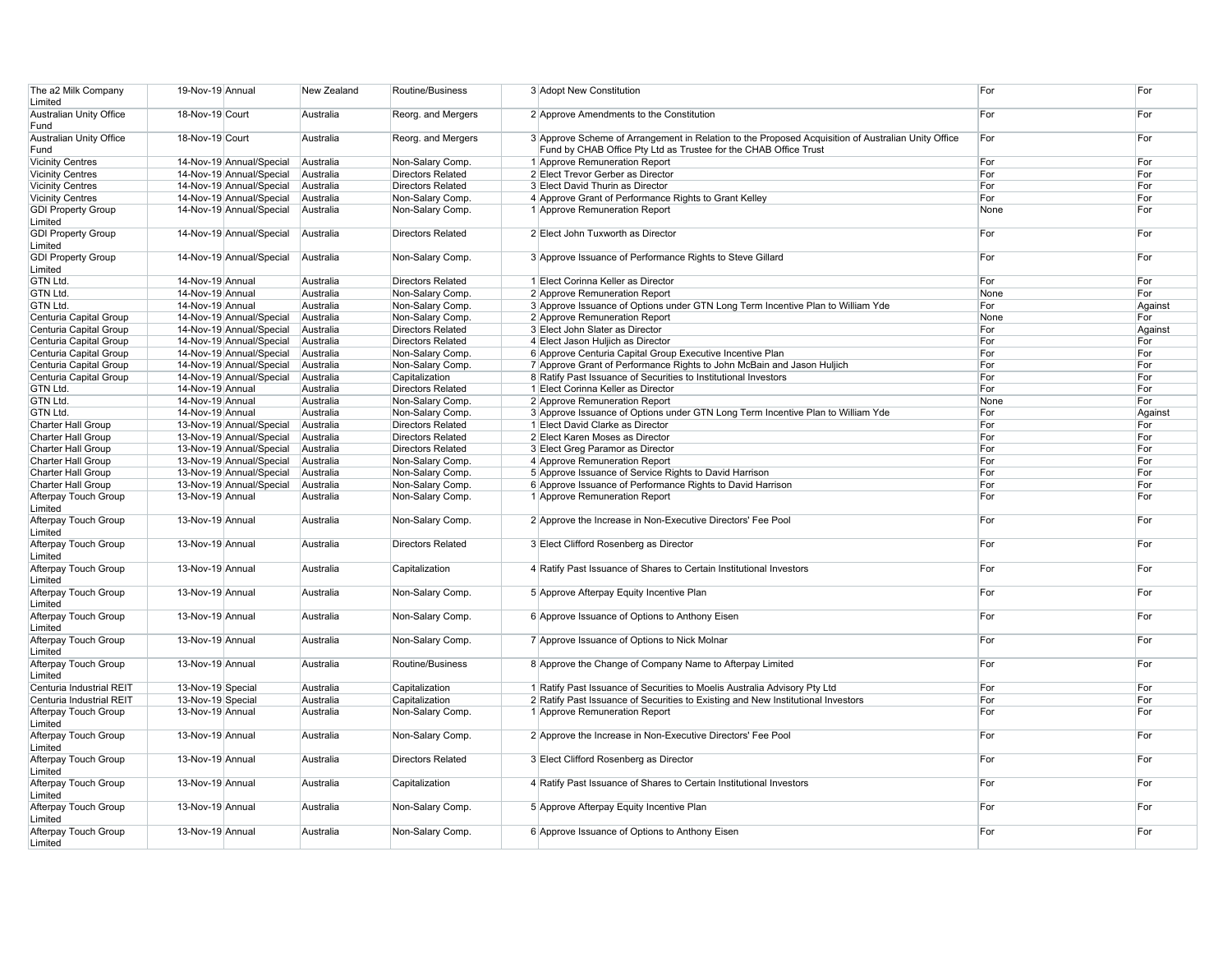| Afterpay Touch Group<br>Limited         | 13-Nov-19 Annual         | Australia   | Non-Salary Comp.         | 7 Approve Issuance of Options to Nick Molnar                                                   | For  | For     |
|-----------------------------------------|--------------------------|-------------|--------------------------|------------------------------------------------------------------------------------------------|------|---------|
| Afterpay Touch Group                    | 13-Nov-19 Annual         | Australia   | Routine/Business         | 8 Approve the Change of Company Name to Afterpay Limited                                       | For  | For     |
|                                         |                          |             |                          |                                                                                                |      |         |
| Limited                                 |                          |             |                          |                                                                                                |      |         |
| Contact Energy Limited                  | 13-Nov-19 Annual         | New Zealand | <b>Directors Related</b> | 1 Elect Elena Trout as Director                                                                | For  | For     |
| <b>Contact Energy Limited</b>           | 13-Nov-19 Annual         | New Zealand | Routine/Business         | 2 Authorize Board to Fix Remuneration of the Auditors                                          | For  | For     |
| <b>Contact Energy Limited</b>           | 13-Nov-19 Annual         | New Zealand | Routine/Business         | 3 Adopt New Constitution                                                                       | For  | For     |
| National Storage REIT                   | 13-Nov-19 Annual/Special | Australia   | Non-Salary Comp.         | 2 Approve Remuneration Report                                                                  | For  | For     |
| National Storage REIT                   | 13-Nov-19 Annual/Special | Australia   | <b>Directors Related</b> | 3 Elect Anthony Keane as Director                                                              | For  | For     |
|                                         |                          |             |                          |                                                                                                |      |         |
| National Storage REIT                   | 13-Nov-19 Annual/Special | Australia   | Capitalization           | 5 Ratify Past Issuance of Stapled Securities to Institutional and Professional Securityholders | For  | For     |
| National Storage REIT                   | 13-Nov-19 Annual/Special | Australia   | Routine/Business         | 7 Approve the Amendments to the Constitution                                                   | For  | For     |
| National Storage REIT                   | 13-Nov-19 Annual/Special | Australia   | Non-Salary Comp.         | 9 Approve the Increase in Maximum Aggregate Remuneration of Non-Executive Directors            | For  | For     |
| Ingenia Communities                     | 12-Nov-19 Annual/Special | Australia   | Routine/Business         | 2 Approve Amendment to the Constitution of the Trust                                           | For  | For     |
| Group<br>Ingenia Communities            | 12-Nov-19 Annual/Special | Australia   | Routine/Business         | 3 Approve Amendment to the Constitution of the Fund                                            | For  | For     |
| Group<br>Ingenia Communities            | 12-Nov-19 Annual/Special | Australia   | Non-Salary Comp.         | 5 Approve Remuneration Report                                                                  | For  | For     |
| Group                                   |                          |             |                          |                                                                                                |      |         |
| Ingenia Communities<br>Group            | 12-Nov-19 Annual/Special | Australia   | <b>Directors Related</b> | 6 Elect Robert Morrison as Director                                                            | For  | For     |
| Ingenia Communities<br>Group            | 12-Nov-19 Annual/Special | Australia   | <b>Directors Related</b> | 7 Elect Gary Shiffman as Director                                                              | For  | For     |
| Ingenia Communities<br>Group            | 12-Nov-19 Annual/Special | Australia   | Non-Salary Comp.         | 8 Approve Ingenia Communities Group Rights Plan                                                | For  | For     |
| Ingenia Communities<br>Group            | 12-Nov-19 Annual/Special | Australia   | Non-Salary Comp.         | 9 Approve Grant of Short Term Incentive Plan Rights to Simon Owen                              | For  | For     |
| Ingenia Communities<br>Group            | 12-Nov-19 Annual/Special | Australia   | Non-Salary Comp.         | 10 Approve Grant of Long Term Incentive Plan Rights to Simon Owen                              | For  | For     |
| <b>Heartland Group Holdings</b><br>Ltd. | 12-Nov-19 Annual         | New Zealand | <b>Directors Related</b> | 1 Elect Jeff Greenslade as Director                                                            | For  | For     |
| <b>Heartland Group Holdings</b><br>Ltd. | 12-Nov-19 Annual         | New Zealand | <b>Directors Related</b> | 2 Elect Geoffrey Ricketts as Director                                                          | For  | Against |
| <b>Heartland Group Holdings</b><br>Ltd. | 12-Nov-19 Annual         | New Zealand | Routine/Business         | 3 Authorize Board to Fix Remuneration of the Auditors                                          | For  | For     |
| HUB24 Limited                           | 11-Nov-19 Annual         | Australia   | Non-Salary Comp.         | 1 Approve Remuneration Report                                                                  | For  | For     |
| HUB24 Limited                           | 11-Nov-19 Annual         | Australia   | <b>Directors Related</b> | 2 Elect Bruce Higgins as Director                                                              | For  | For     |
| <b>HUB24 Limited</b>                    | 11-Nov-19 Annual         |             | <b>Directors Related</b> |                                                                                                | For  | For     |
|                                         |                          | Australia   |                          | 3 Elect Ian Litster as Director                                                                |      |         |
| HUB24 Limited                           | 11-Nov-19 Annual         | Australia   | Non-Salary Comp.         | 4 Approve Issuance of Options and Performance Rights to Andrew Alcock                          | For  | For     |
| HUB24 Limited                           | 11-Nov-19 Annual         | Australia   | Non-Salary Comp.         | 5 Approve the Increase in Maximum Aggregate Remuneration of Non-Executive Directors            | None | For     |
| HUB24 Limited                           | 11-Nov-19 Annual         | Australia   | Routine/Business         | 6 Adopt New Constitution                                                                       | For  | For     |
| Fonterra Shareholders'<br>Fund          | 11-Nov-19 Annual         | New Zealand | <b>Directors Related</b> | 1 Elect Kim Ellis as Director                                                                  | For  | For     |
|                                         |                          |             |                          |                                                                                                |      |         |
| Spark New Zealand Ltd.                  | 07-Nov-19 Annual         | New Zealand | Routine/Business         | 1 Authorize Board to Fix Remuneration of the Auditors                                          | For  | For     |
| Spark New Zealand Ltd.                  | 07-Nov-19 Annual         | New Zealand | <b>Directors Related</b> | 2 Elect Justine Smyth as Director                                                              | For  | For     |
| Spark New Zealand Ltd.                  | 07-Nov-19 Annual         | New Zealand | <b>Directors Related</b> | 3 Elect Warwick Bray as Director                                                               | For  | For     |
| Spark New Zealand Ltd.                  | 07-Nov-19 Annual         | New Zealand | <b>Directors Related</b> | 4 Elect Jolie Hodson as Director                                                               | For  | For     |
| Spark New Zealand Ltd.                  | 07-Nov-19 Annual         | New Zealand | Routine/Business         | 5 Adopt New Constitution                                                                       | For  | For     |
| <b>Tourism Holdings Limited</b>         | 31-Oct-19 Annual         | New Zealand | <b>Directors Related</b> | 1 Elect Robert David Hamilton as Director                                                      | For  | For     |
|                                         |                          |             |                          |                                                                                                |      |         |
| Tourism Holdings Limited                | 31-Oct-19 Annual         | New Zealand | <b>Directors Related</b> | 2 Elect Guorong Qian as Director                                                               | For  | For     |
| Tourism Holdings Limited                | 31-Oct-19 Annual         | New Zealand | Routine/Business         | 3 Adopt New Constitution                                                                       | For  | For     |
| Tourism Holdings Limited                | 31-Oct-19 Annual         | New Zealand | Routine/Business         | 4 Authorize Board to Fix Remuneration of the Auditors                                          | For  | For     |
| 360 Capital Group Limited               | 31-Oct-19 Annual/Special | Australia   | Non-Salary Comp.         | 1 Approve Remuneration Report                                                                  | For  | For     |
| 360 Capital Group Limited               | 31-Oct-19 Annual/Special | Australia   | <b>Directors Related</b> | 2 Elect Andrew Graeme Moffat as Director                                                       | For  | For     |
|                                         |                          |             |                          |                                                                                                | For  | For     |
| 360 Capital Group Limited               | 31-Oct-19 Annual/Special | Australia   | <b>Directors Related</b> | 3 Elect William John Ballhausen as Director                                                    |      |         |
| 360 Capital Group Limited               | 31-Oct-19 Annual/Special | Australia   | Non-Salary Comp.         | 4 Approve Executive Incentive Plan                                                             | For  | For     |
| Chorus Ltd.                             | 31-Oct-19 Annual         | New Zealand | <b>Directors Related</b> | 1 Elect Mark Cross as Director                                                                 | For  | For     |
| Chorus Ltd.                             | 31-Oct-19 Annual         | New Zealand | <b>Directors Related</b> | 2 Elect Sue Bailey as Director                                                                 | For  | For     |
| Chorus Ltd.                             | 31-Oct-19 Annual         | New Zealand | Non-Salary Comp.         | 3 Approve the Increase in Maximum Aggregate Remuneration of the Directors                      | For  | For     |
|                                         |                          |             |                          |                                                                                                |      |         |
| Chorus Ltd.                             | 31-Oct-19 Annual         | New Zealand | Routine/Business         | 4 Approve Board to Fix Remuneration of the Auditors                                            | For  | For     |
| Chorus Ltd.                             | 31-Oct-19 Annual         | New Zealand | Routine/Business         | 5 Approve the Amendments to the Company's Constitution                                         | For  | For     |
| Vital Healthcare Property<br>Trust      | 31-Oct-19 Annual         | New Zealand | Routine/Business         | 1 Approve Amendments to the Trust Deed                                                         | For  | For     |
| Vital Healthcare Property               | 31-Oct-19 Annual         | New Zealand | <b>Directors Related</b> | 2 Elect Andrew Evans as Director                                                               | For  | For     |
| Trust                                   |                          |             |                          |                                                                                                |      |         |
| Freightways Limited                     | 31-Oct-19 Annual         | New Zealand | <b>Directors Related</b> | 1 Elect Kim Ellis as Director                                                                  | For  | For     |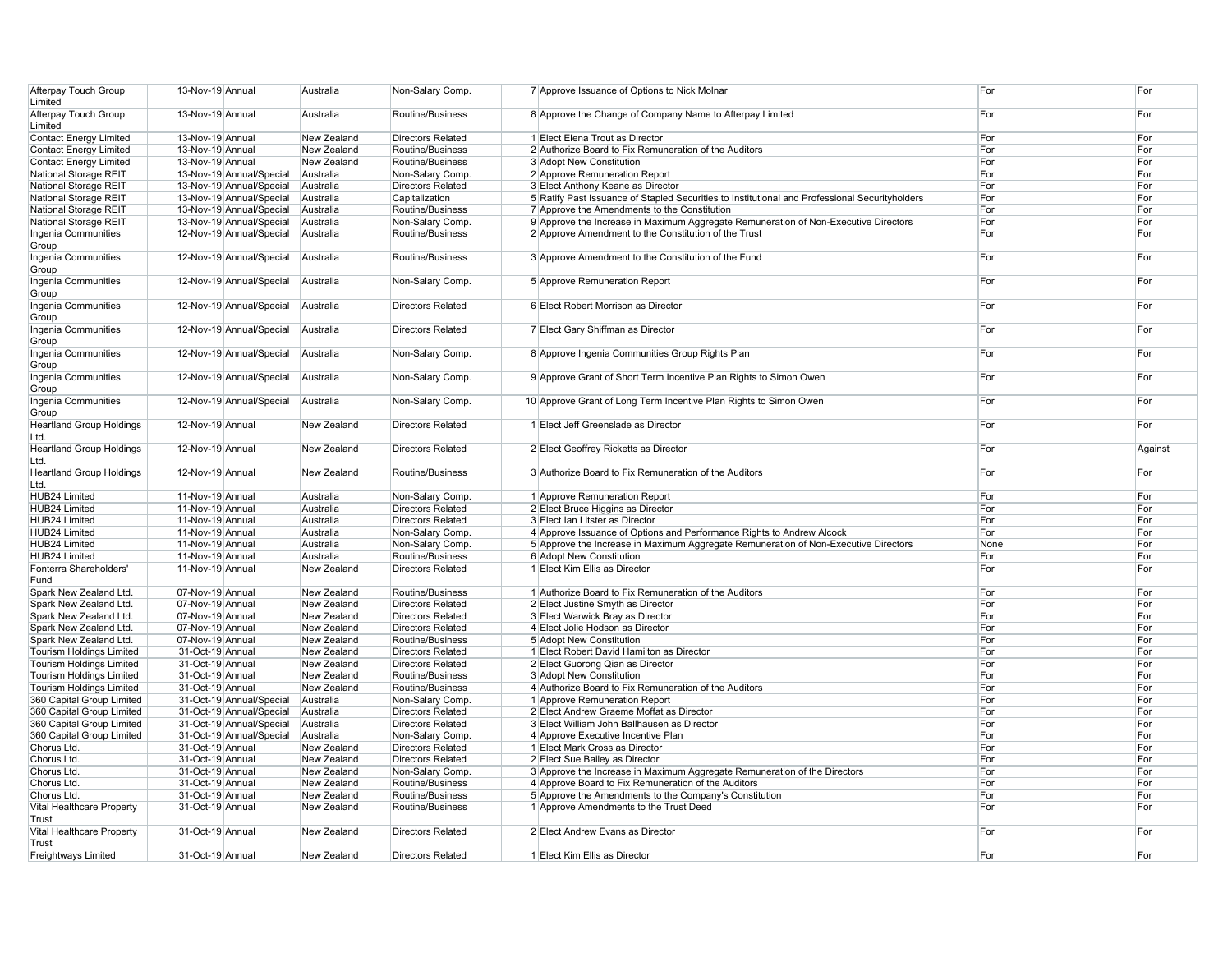| Freightways Limited                           | 31-Oct-19 Annual  |                          | New Zealand | <b>Directors Related</b>   | 2 Elect Mark Verbiest as Director                                                        | For     | For     |
|-----------------------------------------------|-------------------|--------------------------|-------------|----------------------------|------------------------------------------------------------------------------------------|---------|---------|
| Freightways Limited                           | 31-Oct-19 Annual  |                          | New Zealand | Non-Salary Comp.           | 3 Approve the Increase in Directors' Fee Pool                                            | For     | For     |
| Freightways Limited                           | 31-Oct-19 Annual  |                          | New Zealand | Routine/Business           | 4 Authorize Board to Fix Remuneration of the Auditors                                    | For     | For     |
| Freightways Limited                           | 31-Oct-19 Annual  |                          | New Zealand | Routine/Business           | 5 Approve the Amendments to the Company's Constitution                                   | For     | For     |
| Dexus                                         | 30-Oct-19 Annual  |                          | Australia   | Non-Salary Comp.           | 1 Approve Remuneration Report                                                            | For     | For     |
| Dexus                                         | 30-Oct-19 Annual  |                          | Australia   | Non-Salary Comp.           | 2 Approve Grant of Performance Rights to Darren Steinberg                                | For     | For     |
| Dexus                                         | 30-Oct-19 Annual  |                          | Australia   | <b>Directors Related</b>   | 3 Elect Mark Ford as Director                                                            | For     | For     |
| Dexus                                         | 30-Oct-19 Annual  |                          | Australia   | <b>Directors Related</b>   | 4 Elect Nicola Roxon as Director                                                         | For     | For     |
| Dexus                                         | 30-Oct-19 Annual  |                          | Australia   | Capitalization             | 5 Ratify Past Issuance of Securities to Institutional and Sophisticated Investors        | For     | For     |
| Dexus                                         | 30-Oct-19 Annual  |                          | Australia   | Capitalization             | 6 Ratify Past Issuance of Exchangeable Notes to Professional and Sophisticated Investors | For     | For     |
| Charter Hall Retail REIT                      | 30-Oct-19 Annual  |                          | Australia   | <b>Directors Related</b>   | 1 Elect Sue Palmer as Director                                                           | For     | For     |
| Port of Tauranga Limited                      | 25-Oct-19 Annual  |                          | New Zealand | <b>Directors Related</b>   | 1 Elect Kimmitt Rowland Ellis as Director                                                | For     | For     |
| Port of Tauranga Limited                      | 25-Oct-19 Annual  |                          | New Zealand | <b>Directors Related</b>   | 2 Elect Alastair Roderick Lawrence as Director                                           | For     | For     |
| Port of Tauranga Limited                      | 25-Oct-19 Annual  |                          | New Zealand | Non-Salary Comp.           | 3 Approve the Increase in Directors' Remuneration Fee Pool                               | For     | For     |
| Port of Tauranga Limited                      | 25-Oct-19 Annual  |                          | New Zealand | Routine/Business           | 4 Approve Board to Fix Remuneration of the Auditors                                      | For     | For     |
| Port of Tauranga Limited                      | 25-Oct-19 Annual  |                          | New Zealand | Routine/Business           | 5 Adopt New Constitution                                                                 | For     | For     |
| Qantas Airways Limited                        | 25-Oct-19 Annual  |                          | Australia   | <b>Directors Related</b>   |                                                                                          | For     | For     |
|                                               |                   |                          |             |                            | 1 Elect Richard Goyder as Director                                                       |         |         |
| Qantas Airways Limited                        | 25-Oct-19 Annual  |                          | Australia   | <b>Directors Related</b>   | 2 Elect Paul Rayner as Director                                                          | For     | For     |
| Qantas Airways Limited                        | 25-Oct-19 Annual  |                          | Australia   | <b>Directors Related</b>   | 3 Elect Todd Sampson as Director                                                         | For     | For     |
| Qantas Airways Limited                        | 25-Oct-19 Annual  |                          | Australia   | <b>Directors Related</b>   | 4 Elect Barbara Ward as Director                                                         | For     | For     |
| Qantas Airways Limited                        | 25-Oct-19 Annual  |                          | Australia   | Non-Salary Comp.           | 5 Approve Participation of Alan Joyce in the Long Term Incentive Plan                    | For     | For     |
| Qantas Airways Limited                        | 25-Oct-19 Annual  |                          | Australia   | Non-Salary Comp.           | 6 Approve Remuneration Report                                                            | For     | For     |
| Qantas Airways Limited                        | 25-Oct-19 Annual  |                          | Australia   | <b>SH-Routine/Business</b> | 7 Approve the Amendments to the Company's Constitution                                   | Against | Against |
| Qantas Airways Limited                        | 25-Oct-19 Annual  |                          | Australia   | SH-Soc./Human Rights       | 8 Approve Human Rights Risks                                                             | Against | For     |
| Metlifecare Limited                           | 24-Oct-19 Annual  |                          | New Zealand | <b>Directors Related</b>   | 1 Elect Carolyn Steele as Director                                                       | For     | For     |
| Metlifecare Limited                           | 24-Oct-19 Annual  |                          | New Zealand | Routine/Business           | 2 Authorize Board to Fix Remuneration of the Auditors                                    | For     | For     |
| Metlifecare Limited                           | 24-Oct-19 Annual  |                          | New Zealand | Routine/Business           | 3 Approve the Amendments to the Company's Constitution                                   | For     | For     |
| APA Group                                     | 24-Oct-19 Annual  |                          | Australia   | Non-Salary Comp            | 1 Approve Remuneration Report                                                            | For     | For     |
| APA Group                                     | 24-Oct-19 Annual  |                          | Australia   | <b>Directors Related</b>   | 2 Elect Steven Crane as Director                                                         | For     | For     |
| <b>APA Group</b>                              | 24-Oct-19 Annual  |                          | Australia   | <b>Directors Related</b>   | 3 Elect Michael Fraser as Director                                                       | For     | For     |
| APA Group                                     | 24-Oct-19 Annual  |                          | Australia   | <b>Directors Related</b>   | 4 Elect James Fazzino as Director                                                        | For     | For     |
| APA Group                                     | 24-Oct-19 Annual  |                          | Australia   | Non-Salary Comp            | 5 Approve Grant of Performance Rights to Robert Wheals                                   | For     | For     |
| APN Industria REIT                            |                   | 23-Oct-19 Annual/Special | Australia   | <b>Directors Related</b>   | 1 Elect Geoff Brunsdon as Director                                                       | For     | For     |
| APN Industria REIT                            |                   | 23-Oct-19 Annual/Special | Australia   | <b>Directors Related</b>   | 2 Elect Jennifer Horrigan as Director                                                    | For     | For     |
| APN Industria REIT                            |                   | 23-Oct-19 Annual/Special | Australia   | <b>Directors Related</b>   | 3 Elect Joseph De Rango as Director                                                      | For     | For     |
| APN Industria REIT                            |                   | 23-Oct-19 Annual/Special | Australia   | Antitakeover Related       | 4 Approve Reinsertion of Proportional Takeover Provisions                                | For     | For     |
| APN Industria REIT                            |                   | 23-Oct-19 Annual/Special | Australia   | Antitakeover Related       | 5 Approve Reinsertion of Proportional Takeover Provisions of Industria Trust No. 1       | For     | For     |
| APN Industria REIT                            |                   | 23-Oct-19 Annual/Special | Australia   | Antitakeover Related       | 6 Approve Reinsertion of Proportional Takeover Provisions of Industria Trust No. 2       | For     | For     |
| APN Industria REIT                            |                   | 23-Oct-19 Annual/Special | Australia   | Antitakeover Related       | 7 Approve Reinsertion of Proportional Takeover Provisions of Industria Trust No. 3       | For     | For     |
|                                               |                   | 23-Oct-19 Annual/Special | Australia   | Antitakeover Related       |                                                                                          | For     | For     |
| APN Industria REIT                            |                   |                          |             |                            | 8 Approve Reinsertion of Proportional Takeover Provisions of Industria Trust No. 4       | For     |         |
| <b>APN Industria REIT</b>                     |                   | 23-Oct-19 Annual/Special | Australia   | Capitalization             | 9 Approve Issuance of Stapled Securities to Professional and Sophisticated Investors     |         | For     |
| <b>Auckland International</b><br>Airport Ltd. | 23-Oct-19 Annual  |                          | New Zealand | <b>Directors Related</b>   | 2 Elect Christine Spring as Director                                                     | For     | For     |
| <b>Auckland International</b>                 | 23-Oct-19 Annual  |                          | New Zealand | <b>Directors Related</b>   | 3 Elect Elizabeth Savage as Director                                                     | For     | For     |
| Airport Ltd.                                  |                   |                          |             |                            |                                                                                          |         |         |
| Auckland International                        | 23-Oct-19 Annual  |                          | New Zealand | Non-Salary Comp.           | 4 Approve Increase in the Fee Pool of Directors' Fees                                    | For     | For     |
| Airport Ltd.                                  |                   |                          |             |                            |                                                                                          |         |         |
| Auckland International                        | 23-Oct-19 Annual  |                          | New Zealand | Routine/Business           | 5 Authorize Board to Fix Remuneration of the Auditors                                    | For     | For     |
| Airport Ltd.                                  |                   |                          |             |                            |                                                                                          |         |         |
| Auckland International                        | 23-Oct-19 Annual  |                          | New Zealand | Routine/Business           | 7 Approve the Amendments to the Company's Constitution                                   | For     | For     |
| Airport Ltd.                                  |                   |                          |             |                            |                                                                                          |         |         |
| Kathmandu Holdings                            | 18-Oct-19 Special |                          | New Zealand | Reorg. and Mergers         | 1 Approve Acquisition of Rip Curl Group Pty Ltd                                          | For     | For     |
| Limited                                       |                   |                          |             |                            |                                                                                          |         |         |
| Kathmandu Holdings                            | 18-Oct-19 Special |                          | New Zealand | Routine/Business           | 2 Approve the Amendments to the Company's Constitution                                   | For     | For     |
| Limited                                       |                   |                          |             |                            |                                                                                          |         |         |
| <b>SkyCity Entertainment</b>                  | 18-Oct-19 Annual  |                          | New Zealand | Routine/Business           | 1 Approve the Amendments to the Company's Constitution                                   | For     | For     |
| <b>Group Limited</b>                          |                   |                          |             |                            |                                                                                          |         |         |
| <b>SkyCity Entertainment</b>                  | 18-Oct-19 Annual  |                          | New Zealand | Routine/Business           | 2 Authorize Board to Fix Remuneration of the Auditors                                    | For     | For     |
| <b>Group Limited</b>                          |                   |                          |             |                            |                                                                                          |         |         |
| <b>SKY Network Television</b>                 | 17-Oct-19 Annual  |                          | New Zealand | Routine/Business           | 1 Authorize Board to Fix Remuneration of the Auditors                                    | For     | For     |
| Limited                                       |                   |                          |             |                            |                                                                                          |         |         |
| <b>SKY Network Television</b>                 | 17-Oct-19 Annual  |                          | New Zealand | <b>Directors Related</b>   | 2 Elect Martin Stewart as Director                                                       | For     | For     |
| Limited                                       |                   |                          |             |                            |                                                                                          |         |         |
| <b>SKY Network Television</b>                 | 17-Oct-19 Annual  |                          | New Zealand | <b>Directors Related</b>   | 3 Elect Philip Bowman as Director                                                        | For     | For     |
| Limited                                       |                   |                          |             |                            |                                                                                          |         |         |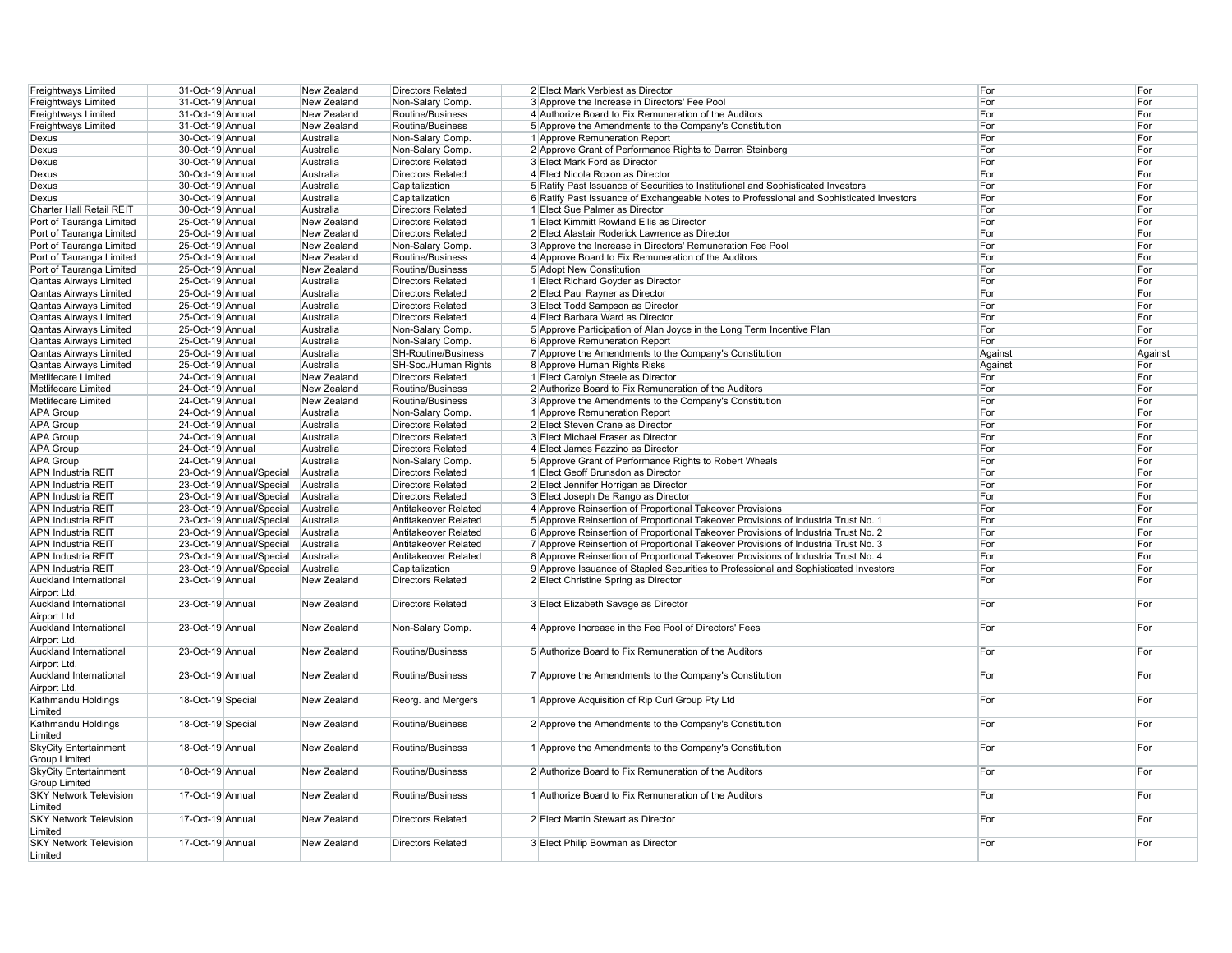| <b>SKY Network Television</b>                                          | 17-Oct-19 Annual                     | New Zealand                | <b>Directors Related</b>                     | 4 Elect Joan Withers as Director                                                                              | For        | For        |
|------------------------------------------------------------------------|--------------------------------------|----------------------------|----------------------------------------------|---------------------------------------------------------------------------------------------------------------|------------|------------|
| Limited                                                                |                                      |                            |                                              |                                                                                                               |            |            |
| <b>SKY Network Television</b>                                          | 17-Oct-19 Annual                     | New Zealand                | Non-Salary Comp.                             | 5 Approve Grant of Share Rights to Martin Stewart                                                             | For        | Against    |
| Limited                                                                | 17-Oct-19 Annual                     |                            |                                              |                                                                                                               | For        |            |
| <b>SKY Network Television</b><br>Limited                               |                                      | New Zealand                | Reorg. and Mergers                           | 6 Ratify Past Issuance of Shares to RugbyPass Investors, LLC                                                  |            | For        |
| <b>SKY Network Television</b>                                          | 17-Oct-19 Annual                     | New Zealand                | Reorg. and Mergers                           | 7 Approve SANZAAR Rights Transaction                                                                          | For        | For        |
| Limited                                                                |                                      |                            |                                              |                                                                                                               |            |            |
| <b>SKY Network Television</b>                                          | 17-Oct-19 Annual                     | New Zealand                | Routine/Business                             | 8 Adopt New Constitution                                                                                      | For        | For        |
| Limited                                                                |                                      |                            |                                              |                                                                                                               |            |            |
| Meridian Energy Limited                                                | 17-Oct-19 Annual                     | New Zealand                | <b>Directors Related</b>                     | 1 Elect Jan Dawson as Director                                                                                | For        | For        |
| Meridian Energy Limited                                                | 17-Oct-19 Annual                     | New Zealand                | <b>Directors Related</b>                     | 2 Elect Julia Hoare as Director                                                                               | For        | For        |
| Meridian Energy Limited                                                | 17-Oct-19 Annual                     | New Zealand                | <b>Directors Related</b>                     | 3 Elect Michelle Henderson as Director                                                                        | For        | For        |
| Meridian Energy Limited                                                | 17-Oct-19 Annual                     | New Zealand                | <b>Directors Related</b>                     | 4 Elect Nagaja Sanatkumar as Director                                                                         | For        | For        |
| Meridian Energy Limited                                                | 17-Oct-19 Annual                     | New Zealand                | Routine/Business                             | 5 Adopt New Constitution                                                                                      | For        | For        |
| CSL Limited                                                            | 16-Oct-19 Annual                     | Australia                  | <b>Directors Related</b>                     | 1 Elect Marie McDonald as Director                                                                            | For        | For        |
| <b>CSL Limited</b>                                                     | 16-Oct-19 Annual                     | Australia                  | <b>Directors Related</b>                     | 2 Elect Megan Clark AC as Director                                                                            | For        | For        |
| <b>CSL Limited</b>                                                     | 16-Oct-19 Annual                     | Australia                  | Non-Salary Comp                              | 3 Approve Remuneration Report                                                                                 | For        | For        |
| <b>CSL Limited</b>                                                     | 16-Oct-19 Annual                     | Australia                  | Non-Salary Comp.                             | 4 Approve Grant of Performance Share Units to Paul Perreault                                                  | For        | For        |
| <b>CSL Limited</b>                                                     | 16-Oct-19 Annual                     | Australia                  | Non-Salary Comp                              | 5 Approve Grant of Performance Share Units to Andrew Cuthbertson AO                                           | For        | For        |
| Genesis Energy Limited                                                 | 16-Oct-19 Annual                     | New Zealand                | <b>Directors Related</b>                     | 1 Elect Timothy Miles as Director                                                                             | For        | For        |
| Genesis Energy Limited                                                 | 16-Oct-19 Annual                     | New Zealand                | <b>Directors Related</b>                     | 2 Elect Maury Leyland Penno as Director                                                                       | For<br>For | For<br>For |
| Genesis Energy Limited                                                 | 16-Oct-19 Annual                     | New Zealand<br>New Zealand | <b>Directors Related</b>                     | 3 Elect Paul Zealand as Director                                                                              | For        |            |
| <b>Genesis Energy Limited</b>                                          | 16-Oct-19 Annual                     | New Zealand                | <b>Directors Related</b>                     | 4 Elect Catherine Drayton as Director                                                                         | For        | For<br>For |
| Genesis Energy Limited<br><b>EBOS Group Limited</b>                    | 16-Oct-19 Annual<br>15-Oct-19 Annual | New Zealand                | Routine/Business<br>Routine/Business         | 5 Approve the Amendments to the Company's Constitution<br>1 Approve Amendments to the Constitution            | For        | For        |
| <b>EBOS Group Limited</b>                                              | 15-Oct-19 Annual                     | New Zealand                | <b>Directors Related</b>                     | 2 Elect Stuart McLauchlan as Director                                                                         | For        | For        |
| <b>EBOS Group Limited</b>                                              | 15-Oct-19 Annual                     | New Zealand                | Non-Salary Comp                              | 3 Approve the Increase in Maximum Aggregate Remuneration of Non-Executive Directors                           | For        | For        |
| <b>EBOS Group Limited</b>                                              | 15-Oct-19 Annual                     | New Zealand                | Routine/Business                             | 4 Authorize Board to Fix Remuneration of the Auditors                                                         | For        | For        |
| Charter Hall Long WALE                                                 | 15-Oct-19 Special                    | Australia                  | Capitalization                               | 1 Ratify Past Issuance of Stapled Securities to Certain Registered Holders of Stapled Securities              | For        | For        |
| REIT                                                                   |                                      |                            |                                              |                                                                                                               |            |            |
| Charter Hall Long WALE                                                 | 15-Oct-19 Special                    | Australia                  | Capitalization                               | 2 Ratify Past Issuance of Stapled Securities to Institutional, Professional and Other Wholesale Investors For |            | For        |
| REIT                                                                   |                                      |                            |                                              |                                                                                                               |            |            |
| Orora Limited                                                          | 15-Oct-19 Annual                     | Australia                  | <b>Directors Related</b>                     | 1 Elect Sam Lewis as Director                                                                                 | For        | For        |
| Orora Limited                                                          | 15-Oct-19 Annual                     | Australia                  | <b>Directors Related</b>                     | 2 Elect Rob Sindel as Director                                                                                | For        | For        |
| Orora Limited                                                          | 15-Oct-19 Annual                     | Australia                  | <b>Directors Related</b>                     | 3 Elect Tom Gorman as Director                                                                                | For        | For        |
| Orora Limited                                                          | 15-Oct-19 Annual                     | Australia                  | Non-Salary Comp.                             | 4 Approve Grant of Deferred Performance Rights to Brian Lowe                                                  | For        | For        |
| Orora Limited                                                          | 15-Oct-19 Annual                     | Australia                  | Non-Salary Comp                              | 5 Approve Grant of Performance Rights to Brian Lowe                                                           | For        | For        |
| Orora Limited                                                          | 15-Oct-19 Annual                     | Australia                  | Non-Salary Comp                              | 6 Approve Remuneration Report                                                                                 | For        | For        |
| Transurban Group Ltd.                                                  | 10-Oct-19 Annual                     | Australia                  | <b>Directors Related</b>                     | 2 Elect Lindsay Maxsted as Director                                                                           | For        | For        |
| Transurban Group Ltd                                                   | 10-Oct-19 Annual                     | Australia                  | <b>Directors Related</b>                     | 3 Elect Samantha Mostyn as Director                                                                           | For        | For        |
| Transurban Group Ltd.                                                  | 10-Oct-19 Annual                     | Australia                  | <b>Directors Related</b>                     | 4 Elect Peter Scott as Director                                                                               | For        | For        |
| Transurban Group Ltd.                                                  | 10-Oct-19 Annual                     | Australia                  | Non-Salary Comp.                             | 5 Approve the Remuneration Report                                                                             | For        | For        |
| Transurban Group Ltd.                                                  | 10-Oct-19 Annual                     | Australia                  | Non-Salary Comp                              | 7 Approve Grant of Performance Awards to Scott Charlton                                                       | For        | For        |
| <b>Skellerup Holdings Limited</b>                                      | 09-Oct-19 Annual                     | New Zealand                | <b>Directors Related</b>                     | 1 Elect Liz Coutts as Director                                                                                | For        | Against    |
| <b>Skellerup Holdings Limited</b><br><b>Skellerup Holdings Limited</b> | 09-Oct-19 Annual<br>09-Oct-19 Annual | New Zealand<br>New Zealand | <b>Directors Related</b><br>Routine/Business | 2 Elect David Mair as Director<br>3 Authorize Board to Fix Remuneration of the Auditors                       | For<br>For | For<br>For |
| Skellerup Holdings Limited                                             | 09-Oct-19 Annual                     | New Zealand                | Routine/Business                             | 4 Approve Amendments to the Constitution                                                                      | For        | For        |
| Mercury NZ Limited                                                     | 27-Sep-19 Annual                     | New Zealand                | <b>Directors Related</b>                     | 1 Elect James Miller as Director                                                                              | For        | For        |
| Mercury NZ Limited                                                     | 27-Sep-19 Annual                     | New Zealand                | Routine/Business                             | 2 Approve the Amendments to the Company's Constitution                                                        | For        | For        |
| Air New Zealand Limited                                                | 25-Sep-19 Annual                     | New Zealand                | <b>Directors Related</b>                     | 1 Elect Jan Dawson as Director                                                                                | For        | For        |
| Air New Zealand Limited                                                | 25-Sep-19 Annual                     | New Zealand                | <b>Directors Related</b>                     | 2 Elect Jonathan Mason as Director                                                                            | For        | For        |
| Air New Zealand Limited                                                | 25-Sep-19 Annual                     | New Zealand                | <b>Directors Related</b>                     | 3 Elect Dame Therese Walsh as Director                                                                        | For        | For        |
| Air New Zealand Limited                                                | 25-Sep-19 Annual                     | New Zealand                | Reorg. and Mergers                           | 4 Approve Widebody Aircraft Transaction                                                                       | For        | For        |
| Air New Zealand Limited                                                | 25-Sep-19 Annual                     | New Zealand                | Routine/Business                             | 5 Adopt New Constitution                                                                                      | For        | For        |
| Vector Limited                                                         | 23-Sep-19 Annual                     | New Zealand                | <b>Directors Related</b>                     | 1 Elect Tony Carter as Director                                                                               | For        | For        |
| Vector Limited                                                         | 23-Sep-19 Annual                     | New Zealand                | <b>Directors Related</b>                     | 2 Elect Dame Paula Rebstock as Director                                                                       | For        | For        |
| Vector Limited                                                         | 23-Sep-19 Annual                     | New Zealand                | <b>Directors Related</b>                     | 3 Elect Bruce Turner as Director                                                                              | For        | For        |
| Vector Limited                                                         | 23-Sep-19 Annual                     | New Zealand                | <b>Directors Related</b>                     | 4 Elect Jonathan Mason as Director                                                                            | For        | For        |
| Vector Limited                                                         | 23-Sep-19 Annual                     | New Zealand                | <b>Directors Related</b>                     | 5 Elect Alastair Bell as Director                                                                             | For        | For        |
| Vector Limited                                                         | 23-Sep-19 Annual                     | New Zealand                | Routine/Business                             | 6 Appoint KPMG as Auditor and Authorize the Board to Fix Their Remuneration                                   | For        | For        |
| Vector Limited                                                         | 23-Sep-19 Annual                     | New Zealand                | Routine/Business                             | 7 Approve the Amendments to the Company's Constitution                                                        | For        | For        |
| <b>AGL Energy Limited</b>                                              | 19-Sep-19 Annual                     | Australia                  | Non-Salary Comp                              | 1 Approve Remuneration Report                                                                                 | For        | For        |
| <b>AGL Energy Limited</b>                                              | 19-Sep-19 Annual                     | Australia                  | <b>Directors Related</b>                     | 2 Elect Jacqueline Hey as Director                                                                            | For        | For        |
| <b>AGL Energy Limited</b>                                              | 19-Sep-19 Annual                     | Australia                  | <b>Directors Related</b>                     | 3 Elect Diane Smith-Gander as Director                                                                        | For        | For        |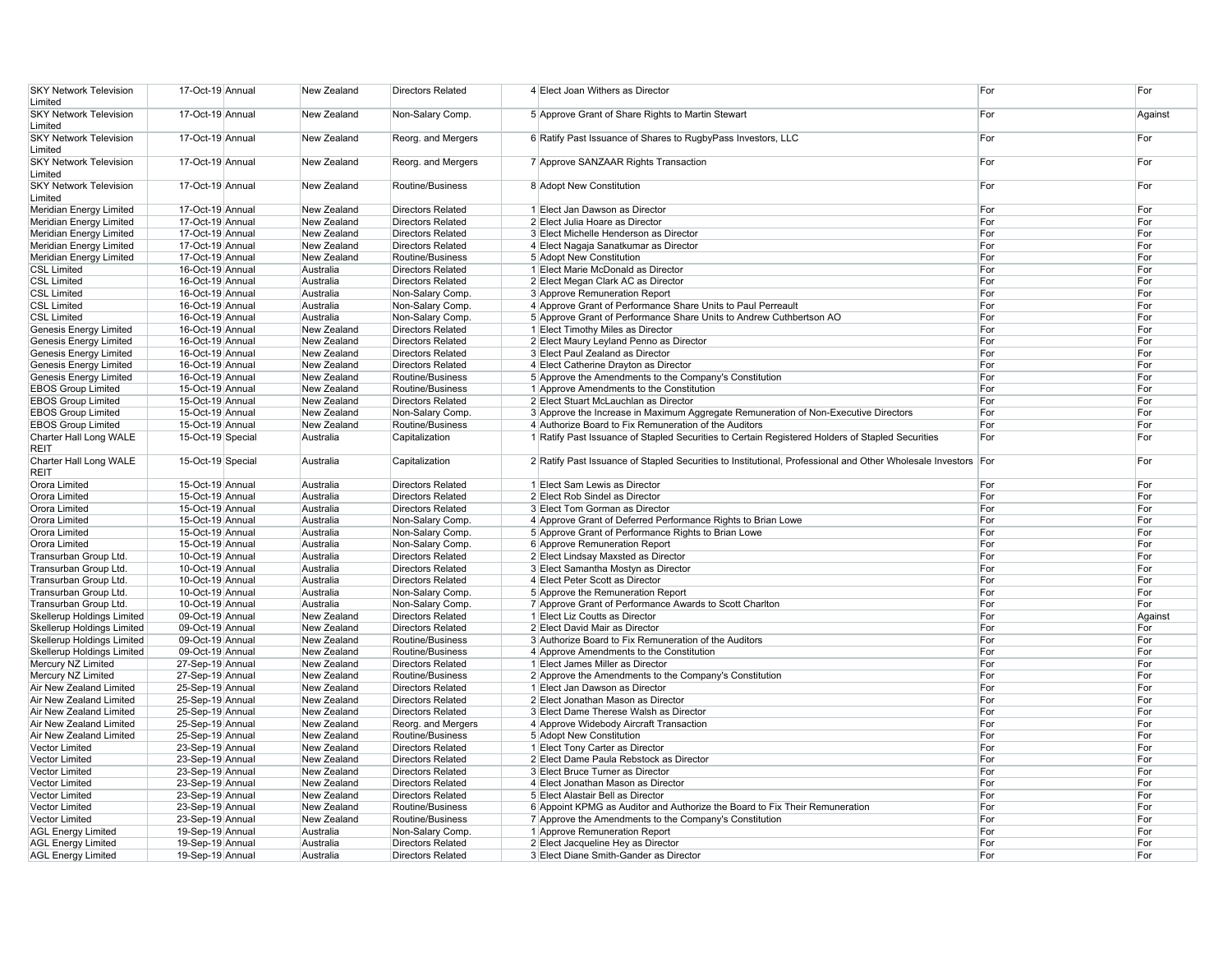| <b>AGL Energy Limited</b>     | 19-Sep-19 Annual | Australia   | <b>Directors Related</b>   | 4 Elect Patricia McKenzie as Director                                                        | For     | For     |
|-------------------------------|------------------|-------------|----------------------------|----------------------------------------------------------------------------------------------|---------|---------|
| <b>AGL Energy Limited</b>     | 19-Sep-19 Annual | Australia   | Non-Salary Comp.           | 5 Approve Grant of Performance Rights under the AGL Long Term Incentive Plan to Brett Redman | For     | Against |
| <b>AGL Energy Limited</b>     | 19-Sep-19 Annual | Australia   | <b>SH-Routine/Business</b> | 6 Approve the Amendments to the Company's Constitution                                       | Against | Against |
|                               |                  |             |                            |                                                                                              |         |         |
| <b>AGL Energy Limited</b>     | 19-Sep-19 Annual | Australia   | SH-Health/Environ.         | 7 Approve Transition Planning Disclosure                                                     | Against | For     |
| <b>AGL Energy Limited</b>     | 19-Sep-19 Annual | Australia   | SH-Health/Environ.         | 8 Approve Public Health Risks of Coal Operations                                             | Against | Against |
| Oceania Healthcare            | 29-Aug-19 Annual | New Zealand | <b>Directors Related</b>   | 1 Elect Patrick McCawe as Director                                                           | For     | For     |
| Limited                       |                  |             |                            |                                                                                              |         |         |
| Oceania Healthcare            | 29-Aug-19 Annual | New Zealand | Routine/Business           | 2 Authorize Board to Fix Remuneration of the Auditors                                        | For     | For     |
| Limited                       |                  |             |                            |                                                                                              |         |         |
| Oceania Healthcare            | 29-Aug-19 Annual | New Zealand | Routine/Business           | 3 Approve the Amendments to the Company's Constitution                                       | For     | For     |
|                               |                  |             |                            |                                                                                              |         |         |
| Limited                       |                  |             |                            |                                                                                              |         |         |
| <b>Stride Stapled Group</b>   | 29-Aug-19 Annual | New Zealand | Routine/Business           | 2 Authorize Board to Fix Remuneration of the Auditors                                        | For     | For     |
| <b>Stride Stapled Group</b>   | 29-Aug-19 Annual | New Zealand | Routine/Business           | 3 Adopt New Constitution                                                                     | For     | For     |
| <b>Stride Stapled Group</b>   | 29-Aug-19 Annual | New Zealand | Routine/Business           | 5 Authorize Board to Fix Remuneration of the Auditors                                        | For     | For     |
| <b>Stride Stapled Group</b>   | 29-Aug-19 Annual | New Zealand | <b>Directors Related</b>   | 6 Elect Tim Storey as Director                                                               | For     | For     |
| <b>Stride Stapled Group</b>   | 29-Aug-19 Annual | New Zealand | <b>Directors Related</b>   | 7 Elect Jacqueline Robertson as Director                                                     | For     | For     |
| <b>Stride Stapled Group</b>   | 29-Aug-19 Annual | New Zealand | <b>Directors Related</b>   | 8 Elect Nick Jacobson as Director                                                            | For     | For     |
| <b>Stride Stapled Group</b>   | 29-Aug-19 Annual | New Zealand | Non-Salary Comp            | 9 Approve the Increase in Directors' Fee Pool                                                | For     | Against |
| <b>Stride Stapled Group</b>   | 29-Aug-19 Annual | New Zealand | Routine/Business           | 10 Adopt New Constitution                                                                    | For     | For     |
|                               |                  |             |                            |                                                                                              |         |         |
| Fisher & Paykel               | 28-Aug-19 Annual | New Zealand | <b>Directors Related</b>   | 1 Elect Lewis Gradon as Director                                                             | For     | For     |
| <b>Healthcare Corporation</b> |                  |             |                            |                                                                                              |         |         |
| Limited                       |                  |             |                            |                                                                                              |         |         |
| Fisher & Paykel               | 28-Aug-19 Annual | New Zealand | <b>Directors Related</b>   | 2 Elect Donal O'Dwyer as Director                                                            | For     | For     |
| <b>Healthcare Corporation</b> |                  |             |                            |                                                                                              |         |         |
| Limited                       |                  |             |                            |                                                                                              |         |         |
| Fisher & Paykel               | 28-Aug-19 Annual | New Zealand | <b>Directors Related</b>   | 3 Elect Neville Mitchell as Director                                                         | For     | For     |
| Healthcare Corporation        |                  |             |                            |                                                                                              |         |         |
|                               |                  |             |                            |                                                                                              |         |         |
| Limited                       |                  |             |                            |                                                                                              |         |         |
| Fisher & Paykel               | 28-Aug-19 Annual | New Zealand | Routine/Business           | 4 Authorize Board to Fix Remuneration of the Auditors                                        | For     | For     |
| <b>Healthcare Corporation</b> |                  |             |                            |                                                                                              |         |         |
| Limited                       |                  |             |                            |                                                                                              |         |         |
| Fisher & Paykel               | 28-Aug-19 Annual | New Zealand | Non-Salary Comp.           | 5 Approve Issuance of Performance Share Rights to Lewis Gradon                               | For     | For     |
| <b>Healthcare Corporation</b> |                  |             |                            |                                                                                              |         |         |
| Limited                       |                  |             |                            |                                                                                              |         |         |
| Fisher & Paykel               | 28-Aug-19 Annual | New Zealand | Non-Salary Comp.           | 6 Approve Issuance of Options to Lewis Gradon                                                | For     | For     |
|                               |                  |             |                            |                                                                                              |         |         |
| <b>Healthcare Corporation</b> |                  |             |                            |                                                                                              |         |         |
| Limited                       |                  |             |                            |                                                                                              |         |         |
| Fisher & Paykel               | 28-Aug-19 Annual | New Zealand | Routine/Business           | 7 Revoke Company's Existing Constitution and Adopt a New Constitution                        | For     | For     |
| <b>Healthcare Corporation</b> |                  |             |                            |                                                                                              |         |         |
| Limited                       |                  |             |                            |                                                                                              |         |         |
| Infratil Ltd.                 | 22-Aug-19 Annual | New Zealand | <b>Directors Related</b>   | 1 Elect Alison Gerry as Director                                                             | For     | For     |
| Infratil Ltd.                 | 22-Aug-19 Annual | New Zealand | <b>Directors Related</b>   | 2 Elect Kirsty Mactaggart as Director                                                        | For     | For     |
| Infratil Ltd.                 | 22-Aug-19 Annual | New Zealand | <b>Directors Related</b>   | 3 Elect Catherine Savage as Director                                                         | For     | For     |
| Infratil Ltd.                 | 22-Aug-19 Annual | New Zealand | Non-Salary Comp.           | 4 Approve the Increase in Maximum Aggregate Remuneration of Directors                        | For     | For     |
|                               | 22-Aug-19 Annual | New Zealand |                            |                                                                                              | For     | For     |
| Infratil Ltd.                 |                  |             | Routine/Business           | 5 Adopt New Constitution                                                                     |         |         |
| Infratil Ltd.                 | 22-Aug-19 Annual | New Zealand | Routine/Business           | 6 Authorize Board to Fix Remuneration of the Auditors                                        | For     | For     |
| Serko Ltd.                    | 21-Aug-19 Annual | New Zealand | Routine/Business           | 1 Adopt New Constitution                                                                     | For     | For     |
| Serko Ltd.                    | 21-Aug-19 Annual | New Zealand | <b>Directors Related</b>   | 2 Elect Clyde McConaghy as Director                                                          | For     | For     |
| Serko Ltd.                    | 21-Aug-19 Annual | New Zealand | <b>Directors Related</b>   | 3 Elect Darrin Grafton as Director                                                           | For     | For     |
| Serko Ltd.                    | 21-Aug-19 Annual | New Zealand | Non-Salary Comp.           | 4 Approve the Increase in Maximum Aggregate Remuneration of Non-Executive Directors          | For     | For     |
| Serko Ltd.                    | 21-Aug-19 Annual | New Zealand | Routine/Business           | 5 Authorize Board to Fix Remuneration of the Auditors                                        | For     | For     |
| Volpara Health                | 20-Aug-19 Annual | New Zealand | <b>Directors Related</b>   | 1 Elect Michael (Mike) Brady as Director                                                     | For     | For     |
| <b>Technologies Limited</b>   |                  |             |                            |                                                                                              |         |         |
| Volpara Health                | 20-Aug-19 Annual | New Zealand | <b>Directors Related</b>   | 2 Elect John Pavlidis as Director                                                            | For     | For     |
|                               |                  |             |                            |                                                                                              |         |         |
| <b>Technologies Limited</b>   |                  |             |                            |                                                                                              |         |         |
| Volpara Health                | 20-Aug-19 Annual | New Zealand | Non-Salary Comp.           | 3 Approve Grant of Options to John Diddams                                                   | For     | Against |
| Technologies Limited          |                  |             |                            |                                                                                              |         |         |
| Volpara Health                | 20-Aug-19 Annual | New Zealand | Non-Salary Comp.           | 4 Approve Grant of Options to John Pavlidis                                                  | For     | Against |
| <b>Technologies Limited</b>   |                  |             |                            |                                                                                              |         |         |
| Volpara Health                | 20-Aug-19 Annual | New Zealand | Capitalization             | 5 Ratify Past Issuance of Placement Shares to Institutional Investors                        | For     | For     |
| Technologies Limited          |                  |             |                            |                                                                                              |         |         |
| Volpara Health                | 20-Aug-19 Annual | New Zealand | Non-Salary Comp.           | 6 Approve Employee Share Option Plan                                                         | For     | Against |
|                               |                  |             |                            |                                                                                              |         |         |
| <b>Technologies Limited</b>   |                  |             |                            |                                                                                              |         |         |
| Volpara Health                | 20-Aug-19 Annual | New Zealand | Routine/Business           | 7 Authorize Board to Fix Remuneration of the Auditors                                        | For     | For     |
| <b>Technologies Limited</b>   |                  |             |                            |                                                                                              |         |         |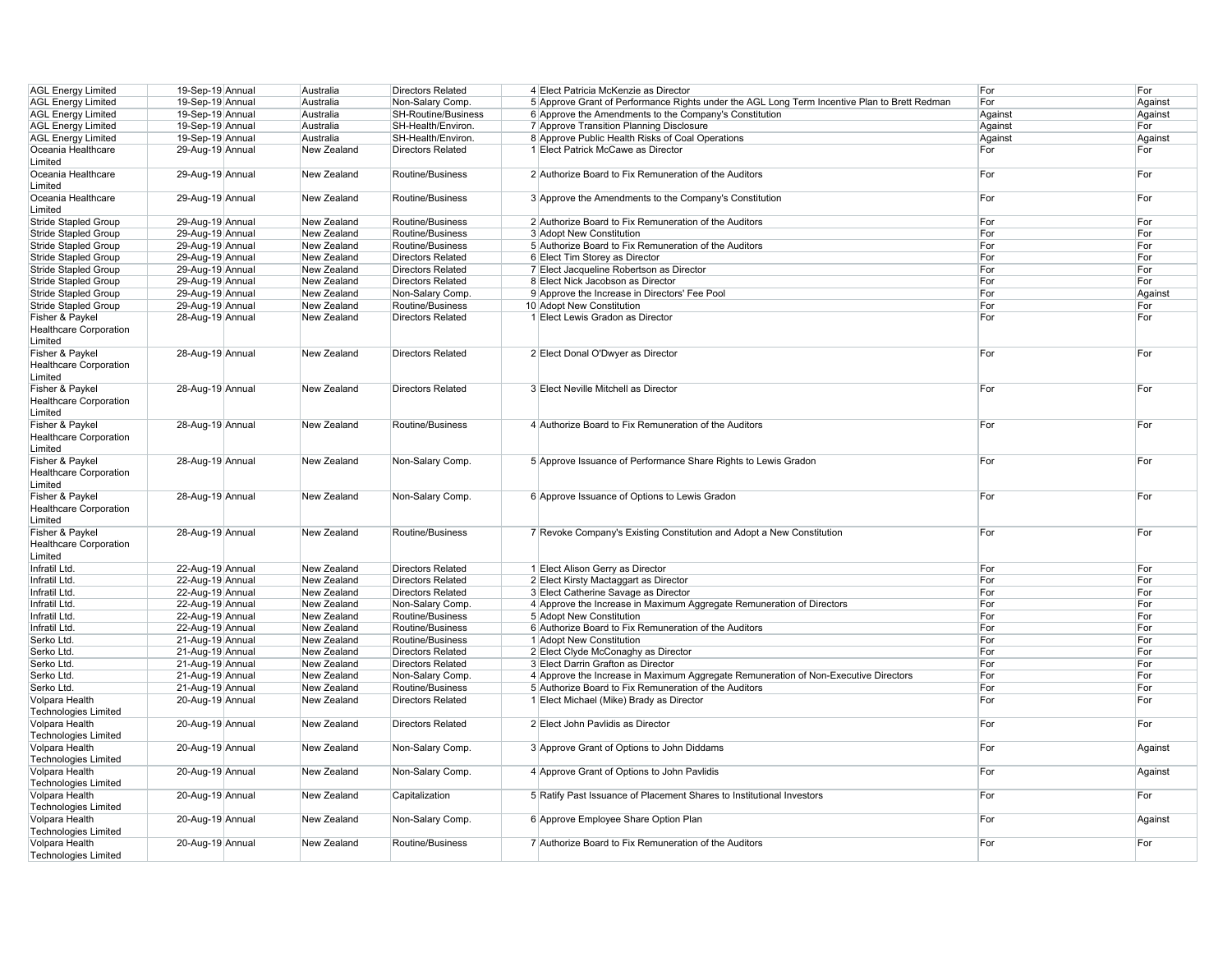| Xero Limited                                    | 15-Aug-19 Annual  | New Zealand | Routine/Business         | 1 Authorize Board to Fix Remuneration of the Auditors                                                        | For  | For |
|-------------------------------------------------|-------------------|-------------|--------------------------|--------------------------------------------------------------------------------------------------------------|------|-----|
| Xero Limited                                    | 15-Aug-19 Annual  | New Zealand | <b>Directors Related</b> | 2 Elect Susan Peterson as Director                                                                           | For  | For |
| Xero Limited                                    | 15-Aug-19 Annual  | New Zealand | <b>Directors Related</b> | 3 Elect David Thodey as Director                                                                             | For  | For |
| Xero Limited                                    | 15-Aug-19 Annual  | New Zealand | Non-Salary Comp.         | 4 Approve the Increase in Maximum Aggregate Remuneration of Non-Executive Directors                          | None | For |
| Xero Limited                                    | 15-Aug-19 Annual  | New Zealand | Non-Salary Comp.         | 5 Approve Issuance of Shares to Lee Hatton                                                                   | For  | For |
| Argosy Property Limited                         | 08-Aug-19 Annual  | New Zealand | <b>Directors Related</b> | 1 Elect Michael Smith as Director                                                                            | For  | For |
| Argosy Property Limited                         | 08-Aug-19 Annual  | New Zealand | <b>Directors Related</b> | 2 Elect Peter Brook as Director                                                                              | For  | For |
| Argosy Property Limited                         | 08-Aug-19 Annual  | New Zealand | <b>Directors Related</b> | 3 Elect Stuart McLauchlan as Director                                                                        | For  | For |
| Argosy Property Limited                         | 08-Aug-19 Annual  | New Zealand | <b>Directors Related</b> | 4 Elect Chris Gudgeon as Director                                                                            | For  | For |
| Argosy Property Limited                         | 08-Aug-19 Annual  | New Zealand | <b>Directors Related</b> | 5 Elect Mike Pohio as Director                                                                               | For  | For |
| Argosy Property Limited                         | 08-Aug-19 Annual  | New Zealand | Non-Salary Comp.         | 6 Approve the Increase in Maximum Aggregate Remuneration of Non-Executive Directors                          | For  | For |
| Argosy Property Limited                         | 08-Aug-19 Annual  | New Zealand | Routine/Business         | 7 Approve Amendments to the Constitution                                                                     | For  | For |
| Argosy Property Limited                         | 08-Aug-19 Annual  | New Zealand | Routine/Business         | 8 Authorize Board to Fix Remuneration of the Auditors                                                        | For  | For |
|                                                 | 01-Aug-19 Annual  | New Zealand | <b>Directors Related</b> | 1 Elect Mark Francis as Director                                                                             | For  | For |
| Augusta Capital Limited                         |                   |             |                          |                                                                                                              |      | For |
| Augusta Capital Limited                         | 01-Aug-19 Annual  | New Zealand | Routine/Business         | 2 Authorize Board to Fix Remuneration of the Auditors                                                        | For  |     |
| Augusta Capital Limited                         | 01-Aug-19 Annual  | New Zealand | Routine/Business         | 3 Approve the Amendments to the Company's Constitution                                                       | For  | For |
| Syrah Resources Limited                         | 01-Aug-19 Special | Australia   | Capitalization           | 1 Approve Issuance of Convertible Note to AustralianSuper Pty Ltd                                            | For  | For |
| Pacific Edge Limited                            | 31-Jul-19 Annual  | New Zealand | <b>Directors Related</b> | 1 Elect Chris Gallaher as Director                                                                           | For  | For |
| Pacific Edge Limited                            | 31-Jul-19 Annual  | New Zealand | <b>Directors Related</b> | 2 Elect David Levison as Director                                                                            | For  | For |
| Pacific Edge Limited                            | 31-Jul-19 Annual  | New Zealand | <b>Directors Related</b> | 3 Elect Sarah Park as Director                                                                               | For  | For |
| Pacific Edge Limited                            | 31-Jul-19 Annual  | New Zealand | <b>Directors Related</b> | 4 Elect John Duncan as Director                                                                              | For  | For |
| Pacific Edge Limited                            | 31-Jul-19 Annual  | New Zealand | Routine/Business         | 5 Authorize Board to Fix Remuneration of the Auditors                                                        | For  | For |
| Pacific Edge Limited                            | 31-Jul-19 Annual  | New Zealand | Routine/Business         | 6 Revoke Company's Existing Constitution and Adopt a New Constitution                                        | For  | For |
| Mainfreight Limited                             | 30-Jul-19 Annual  | New Zealand | <b>Directors Related</b> | 1 Elect Don Braid as Director                                                                                | For  | For |
| Mainfreight Limited                             | 30-Jul-19 Annual  | New Zealand | <b>Directors Related</b> | 2 Elect Simon Cotter as Director                                                                             | For  | For |
| Mainfreight Limited                             | 30-Jul-19 Annual  | New Zealand | <b>Directors Related</b> | 3 Elect Kate Parsons as Director                                                                             | For  | For |
| Mainfreight Limited                             | 30-Jul-19 Annual  | New Zealand | Routine/Business         | 4 Adopt New Constitution                                                                                     | For  | For |
| Mainfreight Limited                             | 30-Jul-19 Annual  | New Zealand | Routine/Business         | 5 Authorize Board to Fix Remuneration of the Auditors                                                        | For  | For |
| Asset Plus Limited                              | 30-Jul-19 Annual  | New Zealand | <b>Directors Related</b> | 1 Elect Bruce Cotterill as Director                                                                          | For  | For |
| Asset Plus Limited                              | 30-Jul-19 Annual  | New Zealand | <b>Directors Related</b> | 2 Elect Paul Duffy as Director                                                                               | For  | For |
| Asset Plus Limited                              | 30-Jul-19 Annual  | New Zealand | Routine/Business         | 3 Authorize Board to Fix Remuneration of the Auditors                                                        | For  | For |
| Asset Plus Limited                              | 30-Jul-19 Annual  | New Zealand | Routine/Business         | 4 Approve the Amendments to the Company's Constitution                                                       | For  | For |
| <b>Trustpower Limited</b>                       | 26-Jul-19 Annual  | New Zealand | Routine/Business         | 1 Authorize Board to Fix Remuneration of the Auditors                                                        | For  | For |
| <b>Trustpower Limited</b>                       | 26-Jul-19 Annual  | New Zealand | <b>Directors Related</b> | 2 Elect David Prentice as Director                                                                           | For  | For |
|                                                 |                   | New Zealand | <b>Directors Related</b> | 3 Elect Keith Turner as Director                                                                             | For  | For |
| <b>Trustpower Limited</b>                       | 26-Jul-19 Annual  |             |                          |                                                                                                              |      |     |
| <b>Trustpower Limited</b>                       | 26-Jul-19 Annual  | New Zealand | Routine/Business         | 4 Adopt New Constitution                                                                                     | For  | For |
| Macquarie Group Limited                         | 25-Jul-19 Annual  | Australia   | <b>Directors Related</b> | 1 Elect Michael J Hawker as Director                                                                         | For  | For |
| Macquarie Group Limited                         | 25-Jul-19 Annual  | Australia   | <b>Directors Related</b> | 2 Elect Michael J Coleman as Director                                                                        | For  | For |
| Macquarie Group Limited                         | 25-Jul-19 Annual  | Australia   | <b>Directors Related</b> | 3 Elect Philip M Coffey as Director                                                                          | For  | For |
| Macquarie Group Limited                         | 25-Jul-19 Annual  | Australia   | <b>Directors Related</b> | 4 Elect Jillian R Broadbent as Director                                                                      | For  | For |
| Macquarie Group Limited                         | 25-Jul-19 Annual  | Australia   | Non-Salary Comp.         | 5 Approve Remuneration Report                                                                                | For  | For |
| Macquarie Group Limited                         | 25-Jul-19 Annual  | Australia   | Non-Salary Comp.         | 6 Approve Participation of Shemara Wikramanayake in the Macquarie Group Employee Retained Equity For<br>Plan |      | For |
| Macquarie Group Limited                         | 25-Jul-19 Annual  | Australia   | Non-Salary Comp.         | 7 Approve the Increase in Maximum Aggregate Remuneration of Non-Executive Directors                          | For  | For |
| Macquarie Group Limited                         | 25-Jul-19 Annual  | Australia   | Capitalization           | 8 Approve Issuance of Macquarie Group Capital Notes 4                                                        | For  | For |
| Ryman Healthcare Limited                        | 25-Jul-19 Annual  | New Zealand | Routine/Business         | 1 Approve the Amendments to the Company's Constitution                                                       | For  | For |
| Ryman Healthcare Limited                        | 25-Jul-19 Annual  | New Zealand | <b>Directors Related</b> | 2 Elect Anthony Leighs as Director                                                                           | For  | For |
| Ryman Healthcare Limited                        | 25-Jul-19 Annual  | New Zealand | <b>Directors Related</b> | 3 Elect George Savvides as Director                                                                          | For  | For |
| Ryman Healthcare Limited                        | 25-Jul-19 Annual  | New Zealand | <b>Directors Related</b> | 4 Elect David Kerr as Director                                                                               | For  | For |
| Ryman Healthcare Limited                        | 25-Jul-19 Annual  | New Zealand | Routine/Business         | 5 Authorize Board to Fix Remuneration of the Auditors                                                        | For  | For |
| <b>Restaurant Brands New</b>                    | 10-Jul-19 Annual  | New Zealand | <b>Directors Related</b> | 1 Elect Jose Pares as Director                                                                               | For  | For |
| Zealand Limited                                 |                   |             |                          |                                                                                                              |      |     |
| <b>Restaurant Brands New</b>                    | 10-Jul-19 Annual  | New Zealand | <b>Directors Related</b> | 2 Elect Emilio Fullaondo as Director                                                                         | For  | For |
| Zealand Limited<br><b>Restaurant Brands New</b> | 10-Jul-19 Annual  | New Zealand | <b>Directors Related</b> | 3 Elect Carlos Fernandez as Director                                                                         | For  | For |
| Zealand Limited                                 |                   |             |                          |                                                                                                              |      |     |
| <b>Restaurant Brands New</b><br>Zealand Limited | 10-Jul-19 Annual  | New Zealand | <b>Directors Related</b> | 4 Elect Luis Miguel Alvarez as Director                                                                      | For  | For |
| <b>Restaurant Brands New</b><br>Zealand Limited | 10-Jul-19 Annual  | New Zealand | <b>Directors Related</b> | 5 Elect Stephen Ward as Director                                                                             | For  | For |
| <b>Restaurant Brands New</b><br>Zealand Limited | 10-Jul-19 Annual  | New Zealand | <b>Directors Related</b> | 6 Elect Huei Min (Lyn) Lim as Director                                                                       | For  | For |
| <b>Restaurant Brands New</b><br>Zealand Limited | 10-Jul-19 Annual  | New Zealand | Routine/Business         | 7 Authorize Board to Fix Remuneration of the Auditors                                                        | For  | For |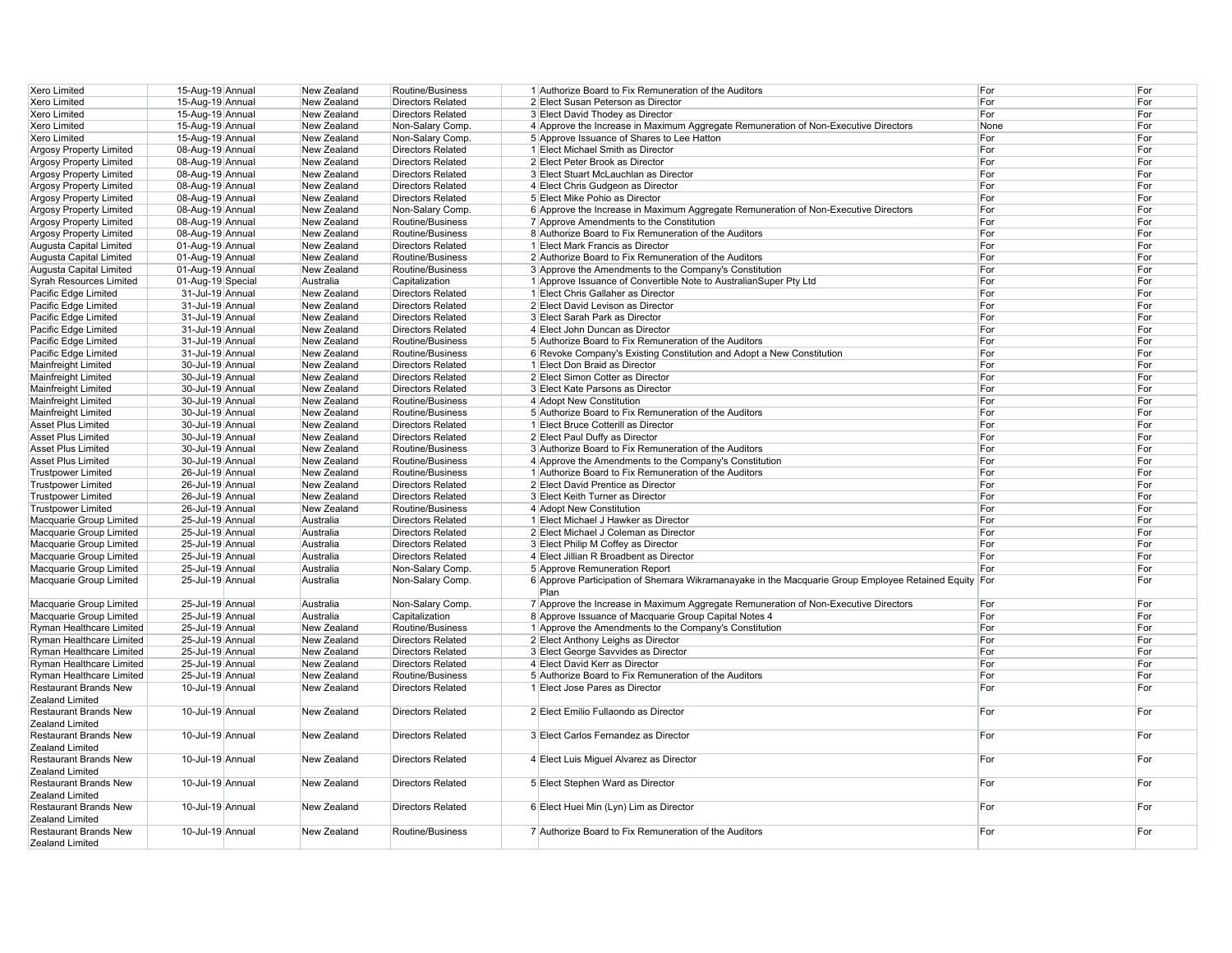| <b>Restaurant Brands New</b>      | 10-Jul-19 Annual  | New Zealand | Routine/Business         | 8 Approve the Amendments to the Company's Constitution                              | For | For     |
|-----------------------------------|-------------------|-------------|--------------------------|-------------------------------------------------------------------------------------|-----|---------|
| Zealand Limited                   |                   |             |                          |                                                                                     |     |         |
|                                   |                   |             |                          |                                                                                     |     |         |
| Arvida Group Limited              | 05-Jul-19 Annual  | New Zealand | <b>Directors Related</b> | 1 Elect Anthony Beverley as Director                                                | For | For     |
| Arvida Group Limited              | 05-Jul-19 Annual  | New Zealand | Routine/Business         | 2 Authorize Board to Fix Remuneration of the Auditors                               | For | For     |
| Arvida Group Limited              | 05-Jul-19 Annual  | New Zealand | Routine/Business         | 3 Approve the Amendments to the Company's Constitution                              | For | For     |
| Goodman Property Trust            | 03-Jul-19 Annual  | New Zealand | <b>Directors Related</b> | 1 Elect Keith Smith as Director                                                     | For | For     |
| Goodman Property Trust            | 03-Jul-19 Annual  | New Zealand | <b>Directors Related</b> | 2 Elect Peter Simmonds as Director                                                  | For | For     |
|                                   |                   |             |                          |                                                                                     |     |         |
| <b>Investore Property Limited</b> | 28-Jun-19 Annual  | New Zealand | Routine/Business         | 1 Authorize Board to Fix Remuneration of the Auditors                               | For | For     |
| <b>Investore Property Limited</b> | 28-Jun-19 Annual  | New Zealand | <b>Directors Related</b> | 2 Elect Mike Allen as Director                                                      | For | For     |
| <b>Investore Property Limited</b> | 28-Jun-19 Annual  | New Zealand | Non-Salary Comp.         | 3 Approve the Increase in Maximum Aggregate Remuneration of Directors               | For | For     |
| <b>Investore Property Limited</b> | 28-Jun-19 Annual  | New Zealand | Routine/Business         | 4 Approve the Adoption of a New Constitution                                        | For | For     |
|                                   | 24-Jun-19 Special | Australia   | Capitalization           | 1 Amend Constitution of the Company to Enable Capital Reallocations                 | For | For     |
| Centuria Capital Group            |                   |             |                          |                                                                                     |     |         |
| Centuria Capital Group            | 24-Jun-19 Special | Australia   | Capitalization           | 2 Amend Constitution of the Fund to Enable Capital Reallocations                    | For | For     |
| Centuria Capital Group            | 24-Jun-19 Special | Australia   | Capitalization           | 3 Approve Capital Reallocation Proposal                                             | For | For     |
| Z Energy Limited                  | 20-Jun-19 Annual  | New Zealand | Routine/Business         | 1 Authorize Board to Fix Remuneration of the Auditors                               | For | For     |
| Z Energy Limited                  | 20-Jun-19 Annual  | New Zealand | <b>Directors Related</b> | 2 Elect Julia Raue as Director                                                      | For | For     |
|                                   |                   | New Zealand | <b>Directors Related</b> |                                                                                     |     |         |
| Z Energy Limited                  | 20-Jun-19 Annual  |             |                          | 3 Elect Stephen Reindler as Director                                                | For | For     |
| Z Energy Limited                  | 20-Jun-19 Annual  | New Zealand | <b>Directors Related</b> | 4 Elect Blair O'Keeffe as Director                                                  | For | For     |
| Z Energy Limited                  | 20-Jun-19 Annual  | New Zealand | Routine/Business         | 5 Adopt New Constitution                                                            | For | For     |
| Kiwi Property Group               | 20-Jun-19 Annual  | New Zealand | <b>Directors Related</b> | 1 Elect Mary Jane Daly as Director                                                  | For | For     |
| Limited                           |                   |             |                          |                                                                                     |     |         |
|                                   |                   |             |                          |                                                                                     |     |         |
| Kiwi Property Group               | 20-Jun-19 Annual  | New Zealand | Routine/Business         | 2 Authorize Board to Fix Remuneration of the Auditors                               | For | For     |
| Limited                           |                   |             |                          |                                                                                     |     |         |
| Kiwi Property Group               | 20-Jun-19 Annual  | New Zealand | Routine/Business         | 3 Approve the Amendments to the Company's Constitution                              | For | For     |
| Limited                           |                   |             |                          |                                                                                     |     |         |
|                                   | 19-Jun-19 Annual  | New Zealand | Routine/Business         |                                                                                     | For | For     |
| Pushpay Holdings Limited          |                   |             |                          | 1 Approve the Adoption of a New Constitution                                        |     |         |
| Pushpay Holdings Limited          | 19-Jun-19 Annual  | New Zealand | <b>Directors Related</b> | 2 Elect Christopher Heaslip as Director                                             | For | For     |
| Pushpay Holdings Limited          | 19-Jun-19 Annual  | New Zealand | <b>Directors Related</b> | 3 Elect Graham Shaw as Director                                                     | For | For     |
| Pushpay Holdings Limited          | 19-Jun-19 Annual  | New Zealand | <b>Directors Related</b> | 4 Elect Peter Huljich as Director                                                   | For | Against |
|                                   | 19-Jun-19 Annual  | New Zealand |                          |                                                                                     | For |         |
| Pushpay Holdings Limited          |                   |             | Non-Salary Comp.         | 5 Approve the Increase in Maximum Aggregate Remuneration of Non-Executive Directors |     | Against |
| Pushpay Holdings Limited          | 19-Jun-19 Annual  | New Zealand | Routine/Business         | 6 Authorize the Board to Fix Remuneration of the Auditors                           | For | For     |
| Scales Corporation Limited        | 12-Jun-19 Annual  | New Zealand | Routine/Business         | 1 Authorize Board to Fix Remuneration of the Auditors                               | For | For     |
|                                   |                   |             |                          |                                                                                     |     |         |
|                                   |                   |             |                          |                                                                                     |     |         |
|                                   |                   |             |                          |                                                                                     |     |         |
| <b>Scales Corporation Limited</b> | 12-Jun-19 Annual  | New Zealand | <b>Directors Related</b> | 2 Elect Alan Isaac as Director                                                      | For | For     |
|                                   |                   |             |                          |                                                                                     |     |         |
| Scales Corporation Limited        | 12-Jun-19 Annual  | New Zealand | <b>Directors Related</b> | 3 Elect Andrew Borland as Director                                                  | For | For     |
|                                   |                   |             |                          |                                                                                     |     |         |
|                                   |                   |             |                          |                                                                                     |     |         |
| Scales Corporation Limited        | 12-Jun-19 Annual  | New Zealand | <b>Directors Related</b> | 4 Elect Tomakin Lai as Director                                                     | For | For     |
|                                   |                   |             |                          |                                                                                     |     |         |
| <b>Scales Corporation Limited</b> | 12-Jun-19 Annual  | New Zealand | <b>Directors Related</b> | 5 Elect Nadine Tunley as Director                                                   | For | For     |
|                                   |                   |             |                          |                                                                                     |     |         |
|                                   | 12-Jun-19 Annual  | New Zealand |                          |                                                                                     | For | For     |
| <b>Scales Corporation Limited</b> |                   |             | Non-Salary Comp.         | 6 Approve Increase in the Fee Pool of Directors' Fees                               |     |         |
|                                   |                   |             |                          |                                                                                     |     |         |
| <b>Scales Corporation Limited</b> | 12-Jun-19 Annual  | New Zealand | Routine/Business         | 7 Approve the Amendments to the Company's Constitution                              | For | For     |
|                                   |                   |             |                          |                                                                                     |     |         |
| <b>Wellington Drive</b>           | 30-May-19 Annual  | New Zealand | <b>Directors Related</b> | 1 Elect Lisbeth Jacobs as Director                                                  | For | For     |
|                                   |                   |             |                          |                                                                                     |     |         |
| <b>Technologies Limited</b>       |                   |             |                          |                                                                                     |     |         |
| <b>Wellington Drive</b>           | 30-May-19 Annual  | New Zealand | Directors Related        | 2 Elect John Scott as Director                                                      | For | For     |
| Technologies Limited              |                   |             |                          |                                                                                     |     |         |
| <b>Wellington Drive</b>           | 30-May-19 Annual  | New Zealand | <b>Directors Related</b> | 3 Elect Keith Oliver as Director                                                    | For | For     |
|                                   |                   |             |                          |                                                                                     |     |         |
| Technologies Limited              |                   |             |                          |                                                                                     |     |         |
| <b>Wellington Drive</b>           | 30-May-19 Annual  | New Zealand | Non-Salary Comp.         | 4 Approve the Increase in Maximum Aggregate Remuneration of Non-Executive Directors | For | For     |
| Technologies Limited              |                   |             |                          |                                                                                     |     |         |
| <b>Wellington Drive</b>           | 30-May-19 Annual  | New Zealand | Routine/Business         | 5 Authorize Board to Fix Remuneration of the Auditors                               | For | For     |
| <b>Technologies Limited</b>       |                   |             |                          |                                                                                     |     |         |
| Vista Group International         | 29-May-19 Annual  | New Zealand | <b>Directors Related</b> | 1 Elect Kirk Senior as Director                                                     | For | For     |
|                                   |                   |             |                          |                                                                                     |     |         |
| Limited                           |                   |             |                          |                                                                                     |     |         |
| Vista Group International         | 29-May-19 Annual  | New Zealand | <b>Directors Related</b> | 2 Elect Cris Nicolli as Director                                                    | For | For     |
| Limited                           |                   |             |                          |                                                                                     |     |         |
| Vista Group International         | 29-May-19 Annual  | New Zealand | Routine/Business         | 3 Authorize Board to Fix Remuneration of the Auditors                               | For | For     |
|                                   |                   |             |                          |                                                                                     |     |         |
| Limited                           |                   |             |                          |                                                                                     |     |         |
| Vista Group International         | 29-May-19 Annual  | New Zealand | Routine/Business         | 4 Adopt New Constitution                                                            | For | For     |
| Limited                           |                   |             |                          |                                                                                     |     |         |
| Spark Infrastructure Group        | 24-May-19 Annual  | Australia   | Non-Salary Comp.         | 1 Approve Remuneration Report                                                       | For | For     |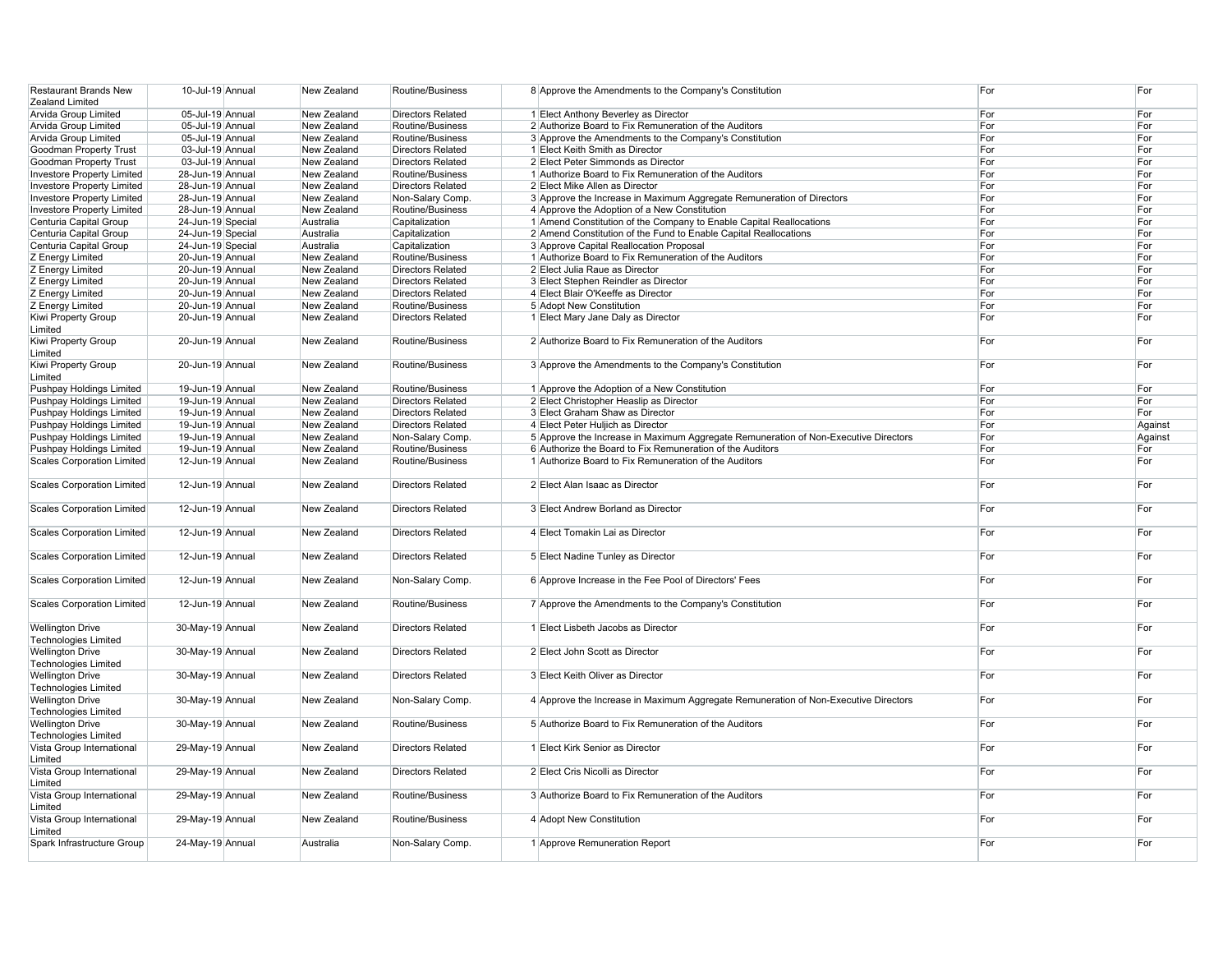| Spark Infrastructure Group              | 24-May-19 Annual | Australia                          | <b>Directors Related</b> | 2 Elect Doug McTaggart as Director                                                             | For | For |
|-----------------------------------------|------------------|------------------------------------|--------------------------|------------------------------------------------------------------------------------------------|-----|-----|
| Spark Infrastructure Group              | 24-May-19 Annual | Australia                          | <b>Directors Related</b> | 3 Elect Andrew Fay as Director                                                                 | For | For |
| Spark Infrastructure Group              | 24-May-19 Annual | Australia                          | <b>Directors Related</b> | 4 Elect Rick Francis as Director of Spark Infrastructure Holdings No 6 Pty Ltd                 | For | For |
| Spark Infrastructure Group              | 24-May-19 Annual | Australia                          | <b>Directors Related</b> | 5 Elect Nicholas Schiffer as Director of Spark Infrastructure Holdings No 6 Pty Ltd            | For | For |
| Spark Infrastructure Group              | 24-May-19 Annual | Australia                          | <b>Directors Related</b> | 6 Elect James Millar as Director of Spark Infrastructure Holdings No 6 Pty Ltd                 | For | For |
| Spark Infrastructure Group              | 24-May-19 Annual | Australia                          | Non-Salary Comp.         | 7 Approve Grant of Performance Rights to Rick Francis                                          | For | For |
| <b>Sydney Airport</b>                   | 24-May-19 Annual | Australia                          | Non-Salary Comp.         | 2 Approve Remuneration Report                                                                  | For | For |
| <b>Sydney Airport</b>                   | 24-May-19 Annual | Australia                          | <b>Directors Related</b> | 3 Elect John Roberts as Director                                                               | For | For |
| <b>Sydney Airport</b>                   | 24-May-19 Annual | Australia                          | <b>Directors Related</b> | 4 Elect David Gonski as Director                                                               | For | For |
| Sydney Airport                          | 24-May-19 Annual | Australia                          | Non-Salary Comp.         | 5 Approve Grant of Rights to Geoff Culbert                                                     | For | For |
| <b>Sydney Airport</b>                   | 24-May-19 Annual | Australia                          | <b>Directors Related</b> | 7 Elect Eleanor Padman as Director                                                             | For | For |
| <b>Syrah Resources Limited</b>          | 24-May-19 Annual | Australia                          | Non-Salary Comp.         | 1 Approve Remuneration Report                                                                  | For | For |
| <b>Syrah Resources Limited</b>          | 24-May-19 Annual | Australia                          | <b>Directors Related</b> | 2 Elect Lisa Bahash as Director                                                                | For | For |
| <b>Syrah Resources Limited</b>          | 24-May-19 Annual | Australia                          | <b>Directors Related</b> | 3 Elect James Askew as Director                                                                | For | For |
| <b>Syrah Resources Limited</b>          | 24-May-19 Annual | Australia                          | <b>Directors Related</b> | 4 Elect Sam Riggall as Director                                                                | For | For |
| <b>Syrah Resources Limited</b>          | 24-May-19 Annual | Australia                          | Non-Salary Comp.         | 5 Approve Grant of Options to Lisa Bahash                                                      | For | For |
| <b>Syrah Resources Limited</b>          | 24-May-19 Annual | Australia                          | Capitalization           | 6 Ratify Past Issuance of Shares to Professional, Sophisticated and Institutional Investors    | For | For |
| <b>Syrah Resources Limited</b>          | 24-May-19 Annual | Australia                          | Non-Salary Comp.         | 7 Approve Issuance of Shares to Shaun Verner                                                   | For | For |
| <b>Syrah Resources Limited</b>          | 24-May-19 Annual | Australia                          | Non-Salary Comp.         | 8 Approve Grant of Performance Rights to Shaun Verner                                          | For | For |
| <b>Syrah Resources Limited</b>          | 24-May-19 Annual | Australia                          | Antitakeover Related     | 9 Approve Renewal of Proportional Takeover Provisions in the Constitution                      | For | For |
| The GPT Group                           | 15-May-19 Annual | Australia                          | <b>Directors Related</b> | 1 Elect Michelle Somerville as Director                                                        | For | For |
| The GPT Group                           | 15-May-19 Annual | Australia                          | <b>Directors Related</b> | 2 Elect Angus McNaughton as Director                                                           | For | For |
| The GPT Group                           | 15-May-19 Annual | Australia                          | <b>Directors Related</b> | 3 Elect Tracey Horton as Director                                                              | For | For |
| The GPT Group                           | 15-May-19 Annual | Australia                          | Non-Salary Comp.         | 4 Approve Remuneration Report                                                                  | For | For |
| The GPT Group                           | 15-May-19 Annual | Australia                          | Non-Salary Comp.         | 5 Approve Grant of Performance Rights to Robert Johnston as 2019 Deferred Short Term Incentive | For | For |
| The GPT Group                           | 15-May-19 Annual | Australia                          | Non-Salary Comp.         | 6 Approve Grant of Performance Rights to Robert Johnston as Long Term Incentive                | For | For |
| Viva Energy REIT                        | 14-May-19 Annual | Australia                          | Non-Salary Comp.         | 1 Approve Remuneration Report                                                                  | For | For |
| Viva Energy REIT                        | 14-May-19 Annual | Australia                          | <b>Directors Related</b> | 2 Elect Laurence Brindle as Director                                                           | For | For |
| Viva Energy REIT                        | 14-May-19 Annual | Australia                          | <b>Directors Related</b> | 3 Elect Jevan Bouzo as Director                                                                | For | For |
| Viva Energy REIT                        | 14-May-19 Annual | Australia                          | Capitalization           | 4 Ratify Past Issuance of Stapled Securities to Institutional Investors                        | For | For |
| Oil Search Ltd.                         | 10-May-19 Annual | Papua New Guinea Directors Related |                          | 2 Elect Agu Kantsler as Director                                                               | For | For |
| Oil Search Ltd                          | 10-May-19 Annual | Papua New Guinea Directors Related |                          | 3 Elect Melchior (Mel) Togolo as Director                                                      | For | For |
| Oil Search Ltd.                         | 10-May-19 Annual | Papua New Guinea Routine/Business  |                          | 4 Appoint Deloitte Touche Tohmatsu as Auditors and Authorize Board to Fix Their Remuneration   | For | For |
| Oil Search Ltd.                         | 10-May-19 Annual | Papua New Guinea Non-Salary Comp.  |                          | 6 Approve Issuance of Performance Rights to Peter Botten                                       | For | For |
| Oil Search Ltd.                         | 10-May-19 Annual | Papua New Guinea Non-Salary Comp.  |                          | 7 Approve Issuance of Restricted Shares to Peter Botten                                        | For | For |
| Oil Search Ltd.                         | 10-May-19 Annual | Papua New Guinea Non-Salary Comp.  |                          | 8 Approve the Increase in Maximum Aggregate Remuneration of Non-Executive Directors            | For | For |
| Property for Industry<br>Limited        | 08-May-19 Annual | New Zealand                        | <b>Directors Related</b> | 1 Elect Susan Peterson as Director                                                             | For | For |
| Property for Industry<br>Limited        | 08-May-19 Annual | New Zealand                        | Routine/Business         | 2 Authorize Board to Fix Remuneration of the Auditors                                          | For | For |
| Property for Industry<br>Limited        | 08-May-19 Annual | New Zealand                        | Non-Salary Comp.         | 3 Approve the Increase in Maximum Aggregate Remuneration of Non-Executive Directors            | For | For |
| Property for Industry<br>Limited        | 08-May-19 Annual | New Zealand                        | Routine/Business         | 4 Adopt New Constitution                                                                       | For | For |
| Summerset Group<br>Holdings Ltd.        | 30-Apr-19 Annual | New Zealand                        | Routine/Business         | 1 Authorize Board to Fix Remuneration of the Auditors                                          | For | For |
| Summerset Group<br>Holdings Ltd.        | 30-Apr-19 Annual | New Zealand                        | <b>Directors Related</b> | 2 Elect Anne Urlwin as Director                                                                | For | For |
| <b>Summerset Group</b><br>Holdings Ltd. | 30-Apr-19 Annual | New Zealand                        | <b>Directors Related</b> | 3 Elect Grainne Troute as Director                                                             | For | For |
| <b>Summerset Group</b><br>Holdings Ltd. | 30-Apr-19 Annual | New Zealand                        | Non-Salary Comp.         | 4 Approve Increase in the Fee Pool of Directors' Fees                                          | For | For |
| Summerset Group<br>Holdings Ltd.        | 30-Apr-19 Annual | New Zealand                        | Routine/Business         | 5 Approve the Amendments to the Company's Constitution                                         | For | For |
| Atlas Arteria Ltd.                      | 17-Apr-19 Annual | Australia                          | <b>Directors Related</b> | 2 Elect David Bartholomew as Director                                                          | For | For |
| Atlas Arteria Ltd.                      | 17-Apr-19 Annual | Australia                          | <b>Directors Related</b> | 3 Elect Jean-Georges Malcor as Director                                                        | For | For |
| Atlas Arteria Ltd.                      | 17-Apr-19 Annual | Australia                          | Non-Salary Comp.         | 4 Approve the Remuneration Report                                                              | For | For |
| Atlas Arteria Ltd.                      | 17-Apr-19 Annual | Australia                          | Non-Salary Comp.         | 5 Approve Grant of Performance Rights to Graeme Bevans                                         | For | For |
| Atlas Arteria Ltd.                      | 17-Apr-19 Annual | Australia                          | Non-Salary Comp.         | 6 Approve Grant of Restricted Securities to Graeme Bevans                                      | For | For |
|                                         |                  |                                    |                          |                                                                                                |     |     |